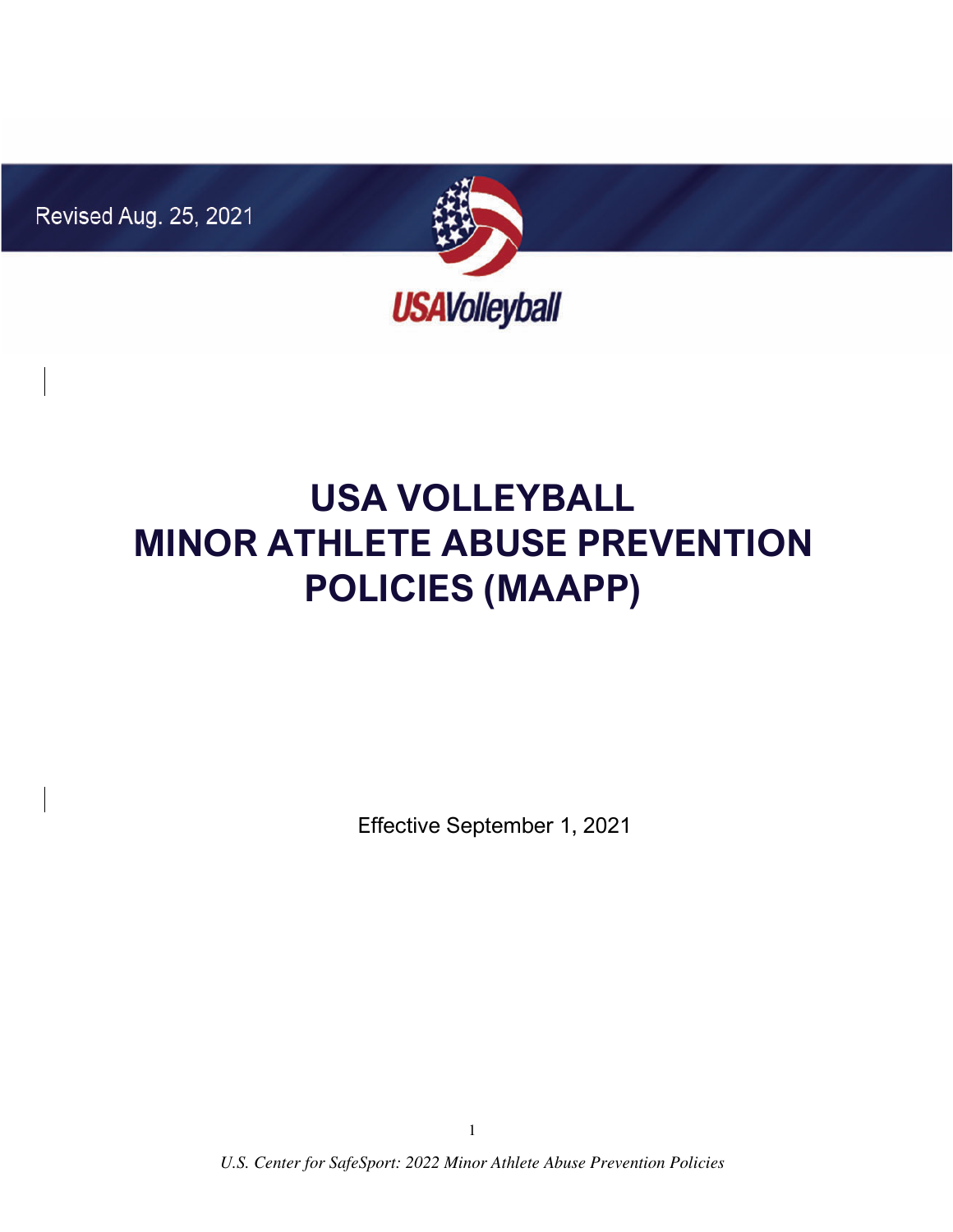## **TABLE OF CONTENTS**

| <b>Introduction</b>                                                                      | 3  |
|------------------------------------------------------------------------------------------|----|
| <b>Scope</b>                                                                             | 5  |
| <b>Part I: Education &amp; Training Policy</b>                                           | 8  |
| Part II: USA Volleyball Requirements for Education & Training<br>and Prevention Policies | 10 |
| <b>Part III: Required Policies for One-on-One Interactions</b>                           | 13 |
| <b>One-on-One Interaction Policy</b>                                                     | 13 |
| <b>Meetings and Training Sessions Policy</b>                                             | 14 |
| <b>Athletic Training Modalities, Massages, and Rubdowns Policy</b>                       | 16 |
| <b>Locker Rooms and Changing Areas Policy</b>                                            | 18 |
| <b>Electronic Communications Policy</b>                                                  | 20 |
| <b>Transportation Policy</b>                                                             | 22 |
| <b>Lodging Policy</b>                                                                    | 23 |
| Part IV: Recommended Policies for Keeping Young Athletes Safe                            | 25 |
| <b>Terminology</b>                                                                       |    |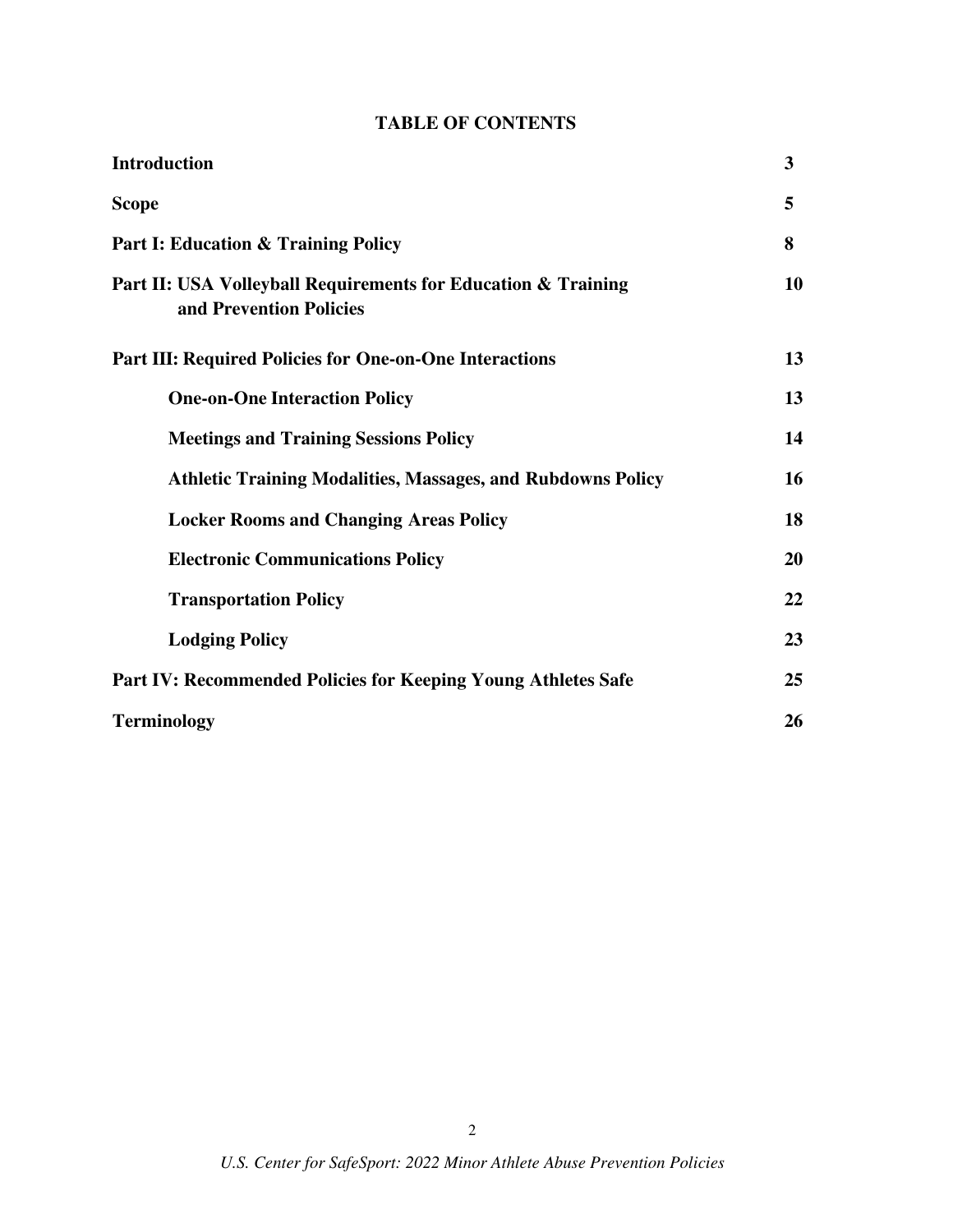#### **INTRODUCTION**

The U.S. Center for SafeSport (the Center) is committed to building a sport community where Participants can work and learn together in an atmosphere free of emotional, physical, and sexual misconduct. Throughout this document the most commonly used terms are defined in the Terminology section in the back of this document.

#### **Authority**

The Protecting Young Victims from Sexual Abuse and Safe Sport Authorization Act of 2017 authorizes the Center to develop training and policies to prevent abuse—including physical, emotional, and sexual abuse—within the U.S. Olympic & Paralympic Movement. 36 U.S.C. § 220542(a)(1). Federal law requires that, at a minimum, national governing bodies and paralympic sports organizations *must offer and give consistent training related to the prevention of child abuse: (1) to all adult members who are in regular contact with amateur athletes who are minors and (2) subject to parental consent, to members who are minors.* 36 U.S.C. § 220542(a)(2)(E). Federal law requires that these policies contain reasonable procedures to limit unobservable and uninterruptible one-on-one interactions between an amateur athlete, who is a minor, and an adult, who is not the minor's legal guardian, at facilities under the jurisdiction of organizations within the U.S. Olympic & Paralympic Movement. 36 U.S.C. § 220542(a)(2)(C).

#### **What is the MAAPP?**

To that end, the Center has developed the Minor Athlete Abuse Prevention Policies (MAAPP). The MAAPP is a collection of proactive prevention and training policies for the U.S. Olympic & Paralympic Movement. It has three primary components:

- 1. An Education & Training Policy that requires training for certain Adult Participants within the Olympic & Paralympic Movement;
- 2. Required Prevention Policies, focused on limiting one-on-one interactions between Adult Participants and Minor Athletes, that Organizations within the Olympic & Paralympic Movement must implement to prevent abuse;
- 3. Recommended Prevention Policies.

The Center developed the MAAPP to assist National Governing Bodies (NGBs), Paralympic Sport Organizations (PSOs), Local Affiliated Organizations (LAOs), the U.S. Olympic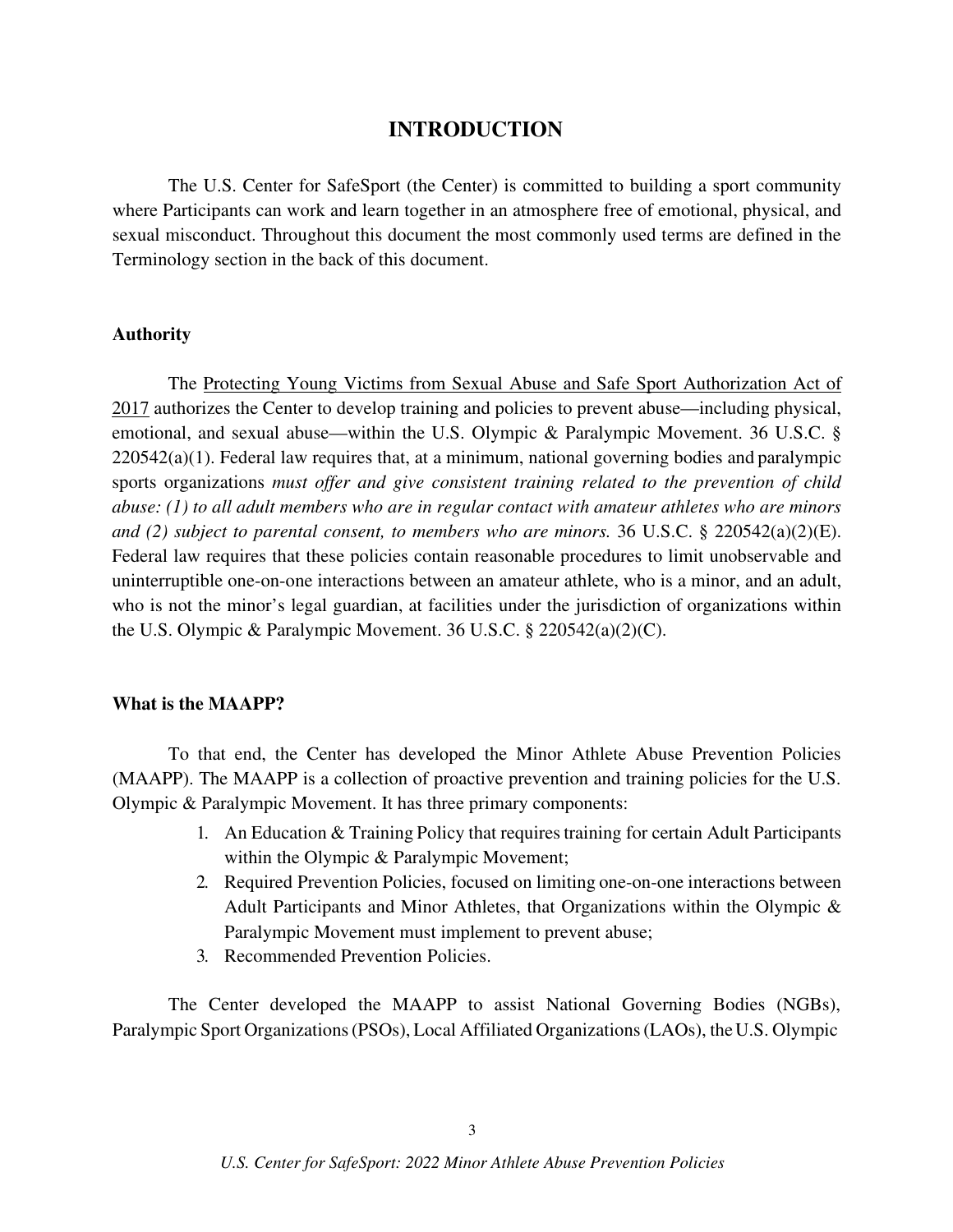& Paralympic Committee (USOPC), and other individuals to whom these policies apply in meeting their obligations under federal law (*note*: implementing these policies does not guarantee that an organization or individual fully complies with federal law or all applicable legal obligations). These Organizations should share these policies with all Participants and with parents/guardians of minor athletes. Those implementing these policies should consider the physical and cognitive needs of all athletes.

The MAAPP focuses on just two important aspects of a much larger comprehensive abuse prevention strategy. These policies address training requirements and limiting one-on-one interactions between adults and minor athletes. These policies are intended to be enforceable and reasonable, acknowledging, for example, that when a 17-year-old athlete turns 18, they become an adult athlete, and a complete prohibition of one-on-one interactions may not be necessary or practical. Additionally, there may be other instances when one-on-one interactions could occur, and in those cases, these policies provide strategies so parents/guardians can provide informed consent if they choose to allow a permitted interaction. **The Center recommends that parents first complete training on abuse prevention to be informed about potential boundary violations and concerns before consenting to the interaction.** 

While the MAAPP will help organizations implement these policies to greatly improve minor athlete safety, in no way can they guarantee athlete safety in all circumstances, especially when the policies are not fully implemented, followed, or monitored. These policies are not comprehensive of all prevention strategies, nor are they intended to be. These policies should be implemented alongside the SafeSport Code. Additionally, other resources are available that may assist organizations in improving athlete safety<sup>1</sup>.

#### **How Does the Center Ensure Compliance with the MAAPP?**

Canadian Centre for Child Protection. (2014). *Child Sexual Abuse: It Is Your Business*. Winnipeg, Manitoba: Canadian Centre for Child Protection.

The Australian Royal Commission Into Institutional Responses to Child Sexual Abuse. (2017). *Final Report*.

<sup>1</sup>Saul, J., & Audage, N.C. (2007). *Preventing Child Sexual Abuse Within Youth-Servicing Organization: Getting Started on Policies and Procedures*. Atlanta, GA: Centers for Disease Control and Prevention.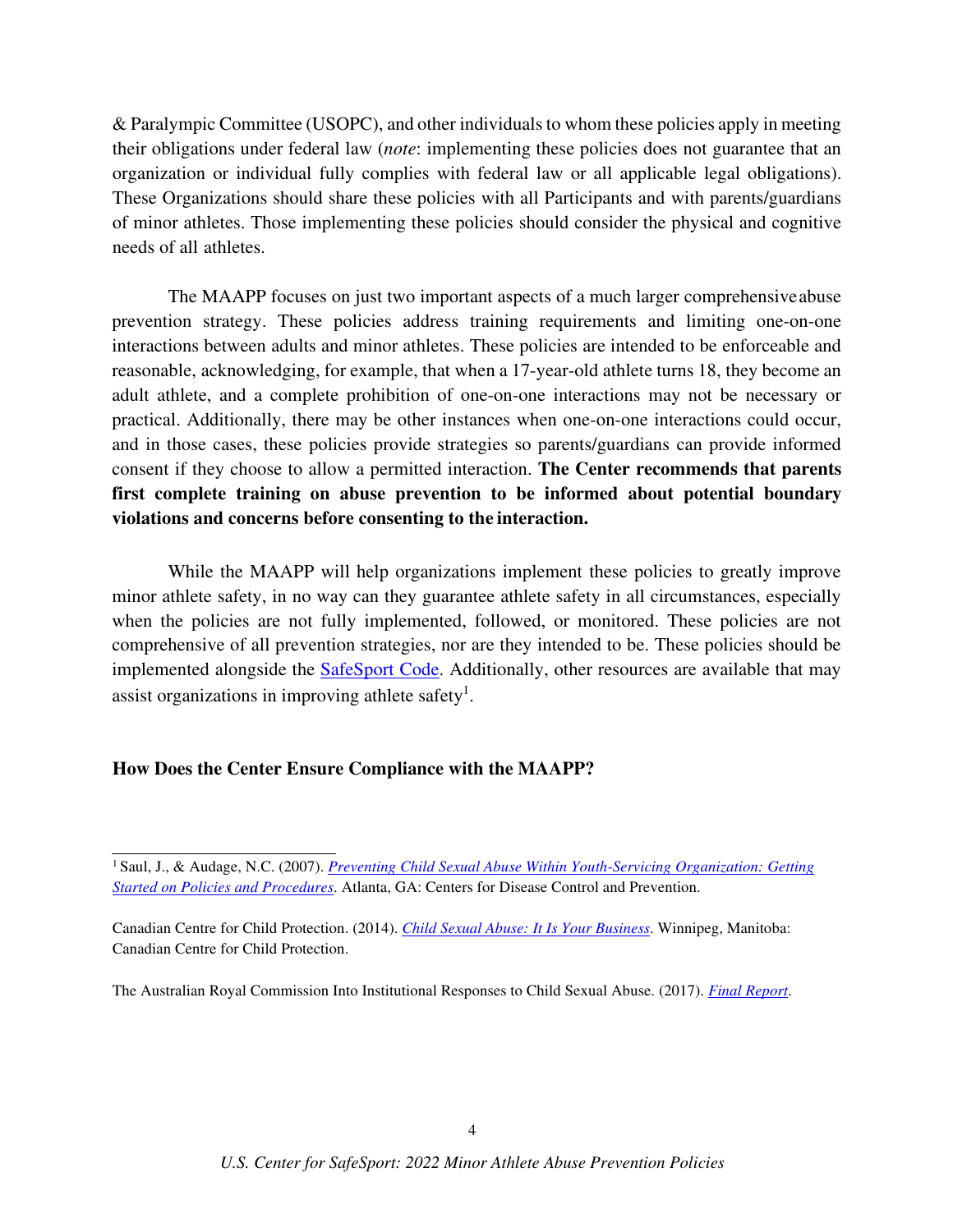Federal law requires the Center to conduct regular and random audits of the NGBs to ensure compliance with these policies. 36 U.S.C. § 220542(a)(2)(E). More specific organizational compliance requirements can be found in Part II. Additionally, it is the responsibility of the USOPC and each NGB, LAO, and Adult Participant to comply with the MAAPP. The aforementioned Organizations can act in their respective programs for violations of the MAAPP by Adult Participants. Adult Participants also have an independent responsibility to comply with these MAAPP provisions. Violations of these provisions can result in sanctions under the SafeSport Code.

#### **Is the MAAPP Different from the SafeSport Code?**

Yes. The SafeSport Code works alongside the MAAPP to prevent abuse. The MAAPP includes proactive prevention policies for organizations and individuals, while the SafeSport Code contains misconduct policies for individuals. However, violations of the MAAPP can violate the SafeSport Code, and violators can be sanctioned.

#### **SCOPE**

## **The MAAPP Applies to "In-Program Contact" Within the Olympic & Paralympic Movement**

The MAAPP is required for the U.S. Olympic & Paralympic Committee (USOPC), National Governing Bodies (NGB), Local Affiliated Organizations (LAO), and Paralympic Sport Organizations (PSO) within the Olympic & Paralympic Movement (each an "Organization").

Some policies impose requirements on Organizations at sanctioned events and facilities partially or fully under the Organization's jurisdiction. For example, Organizations must monitor locker rooms at their facilities and sanctioned events. Other policies impose certain requirements on Adult Participants under the Organization's jurisdiction when the Adult Participant is having "In-Program Contact." For example, Adult Participants cannot have one-on-one electronic communications with Minor Athletes that they coach.

#### **Who is a Minor Athlete?**

A **Minor Athlete** is an amateur athlete under 18 years of age who participates in, or participated within the previous 12 months in, an event, program, activity, or competition that is part of, or partially or fully under the jurisdiction of, USA Volleyball (USAV) or Regional Volleyball Association (RVA).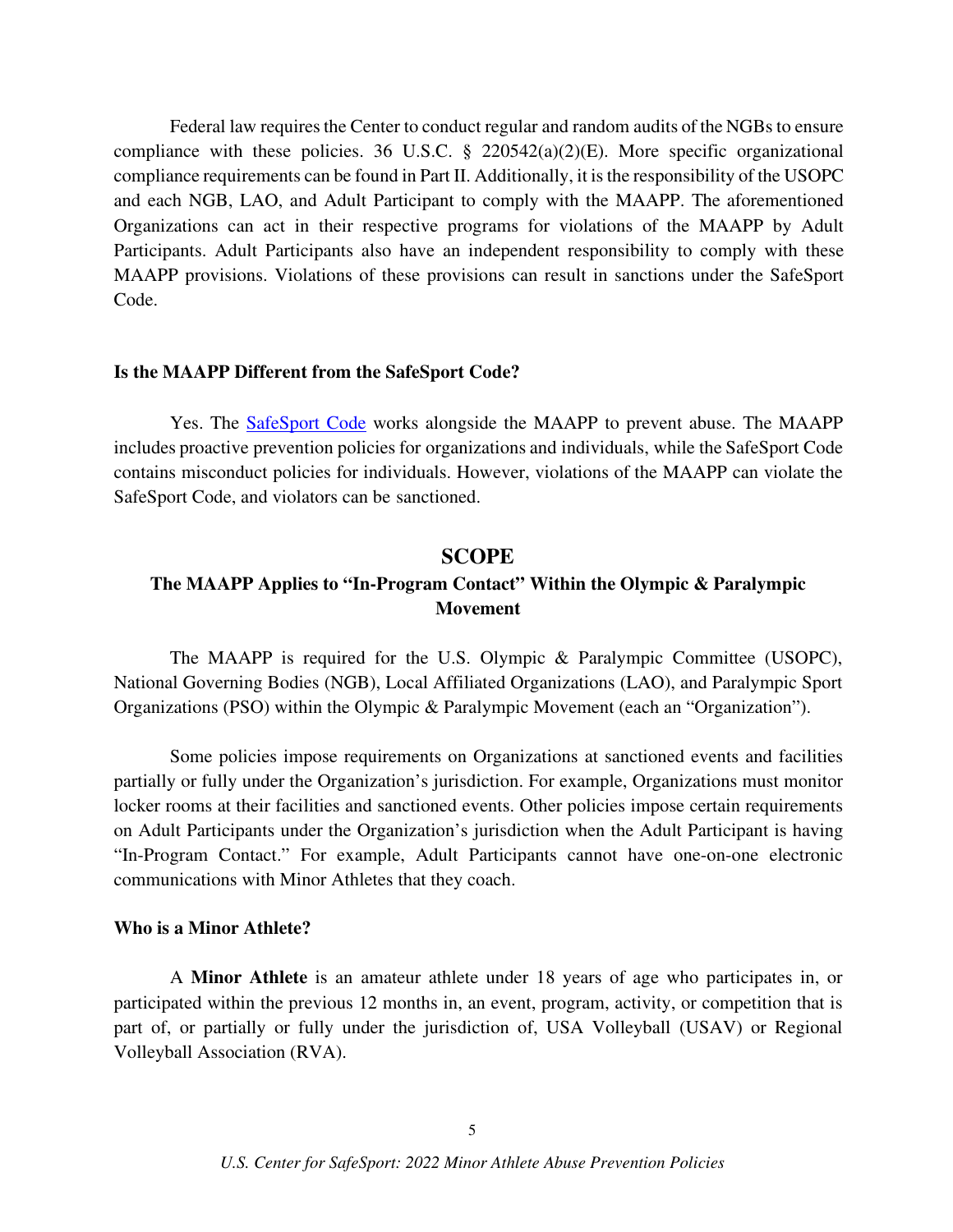**Partial or Full Jurisdiction**: Includes any sanctioned event (including all travel and lodging in connection with the event) by the USAV, RVA, or Club, or any facility that USAV, RVA or Club owns, leases, or rents for practice, training, or competition.

#### **Who is an Adult Participant?**

An **Adult Participant** is any adult (18 years of age or older) who is:

- 1. A member or license holder of USAV, RVAs or Clubs;
- 2. An employee or board member of USAV, RVAs or Club
- 3. Within the governance or disciplinary jurisdiction of USAV, RVAs, or Clubs
- 4. Authorized, approved, or appointed by USAV, RVAs, or clubs to have regular contact with or authority over Minor Athletes.<sup>2</sup>

#### **What is In-Program Contact?**

In-Program Contact includes sanctioned events and facilities, but it also applies more broadly to sport-related interactions. **The MAAPP defines "In-Program Contact" as**:

> *Any contact (including communications, interactions, or activities) between an Adult Participant and any Minor Athlete(s) related to participation in sport.*

Examples of in-program contact include, but are not limited to: competition, practices, camps/clinics, training/instructional sessions, pre/post game meals or outings, team travel, review of game film, team- or sport-related relationship building activities, celebrations, award ceremonies, banquets, team- or sport-related fundraising or community service, sport education, or competition site visits.

#### **Does the MAAPP Have Any Exceptions?**

Yes. The MAAPP was written with certain appropriate exceptions in mind. Exceptions are addressed in each policy and include:

<sup>&</sup>lt;sup>2</sup>This may include volunteers, medical staff, trainers, chaperones, monitors, contract personnel, bus/van drivers, officials, adult athletes, staff, board members, and any other individual who meets the Adult Participant definition.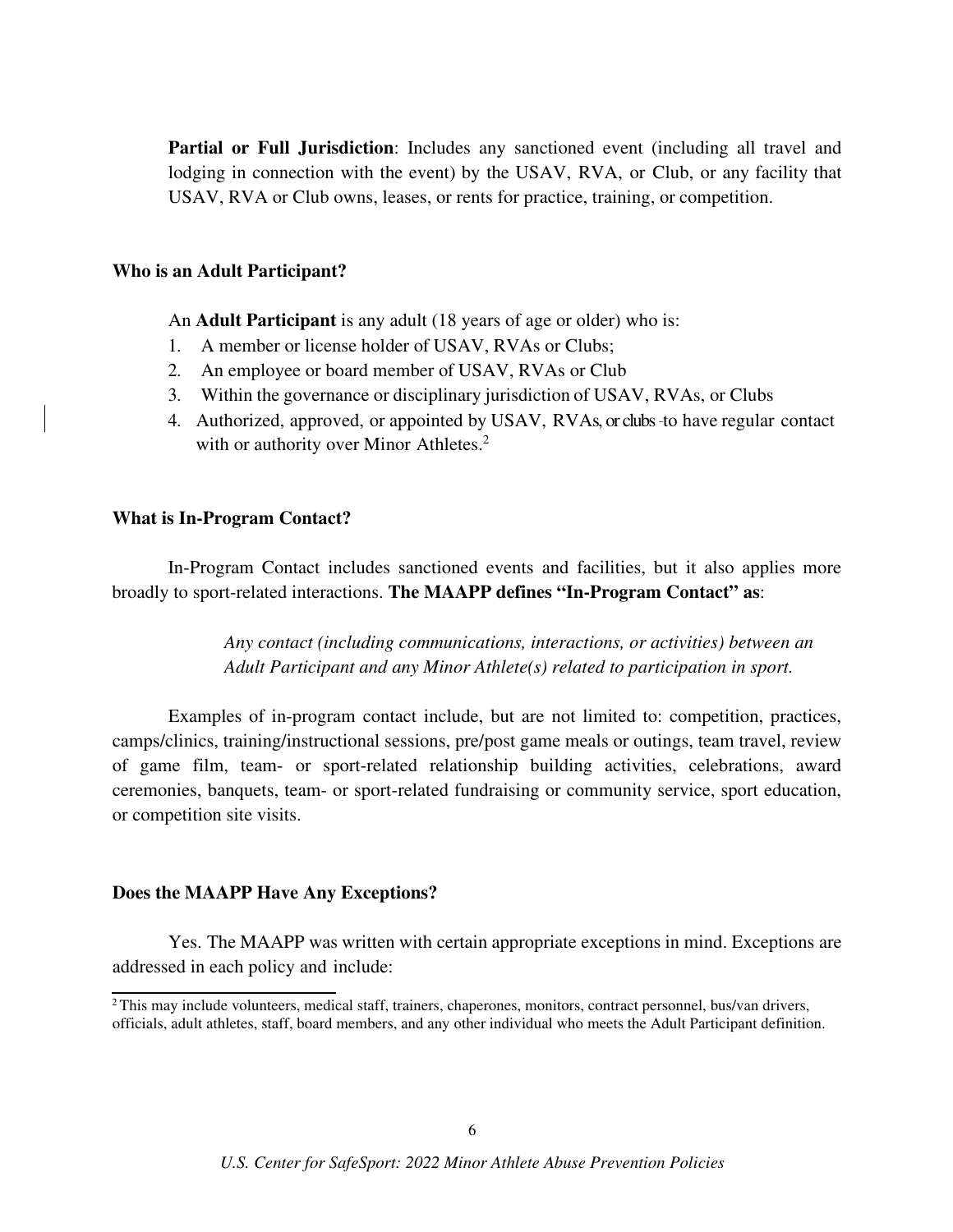#### 1. A Close-in-Age Exception

This exception applies to certain policies and allows for In-Program Contact between an Adult Participant and a Minor Athlete if:

a. The Adult Participant has no authority over the Minor Athlete; and

## *b.* The Adult Participant is not more than four years older than the Minor Athlete. *Note: This exception is different than the close-in-age exception in the SafeSport Code pertaining to misconduct.*

2. Exceptions for Adult Participant Personal Care Assistants Working with a Minor Athlete

#### 3. Exceptions for Dual Relationships

This exception applies to certain policies when the Adult Participant has a dual role or relationship with a Minor Athlete. The exception requires written consent of the Minor Athlete's parent/guardian at least annually.

Many of the exceptions require parent/guardian consent. The Center recommends parents take training on child abuse prevention before providing consent under these policies. The Center offers a free Parent Course at www.athletesafety.org.

#### **Am I required to take SafeSport Training?**

Certain Adult Participants within the Olympic & Paralympic Movement who have (i) regular contact with Minor Athletes, (ii) authority over Minor Athletes, or (iii) are employees or board members of the USOPC, NGBs, PSOs, or LAOs, are required to take training. The specific training requirements can be found in Part I.

Please refer to Appendix I for a chat of USA Volleyball Adult Participant Categories that have Regular Contact with or Authority over minor athletes.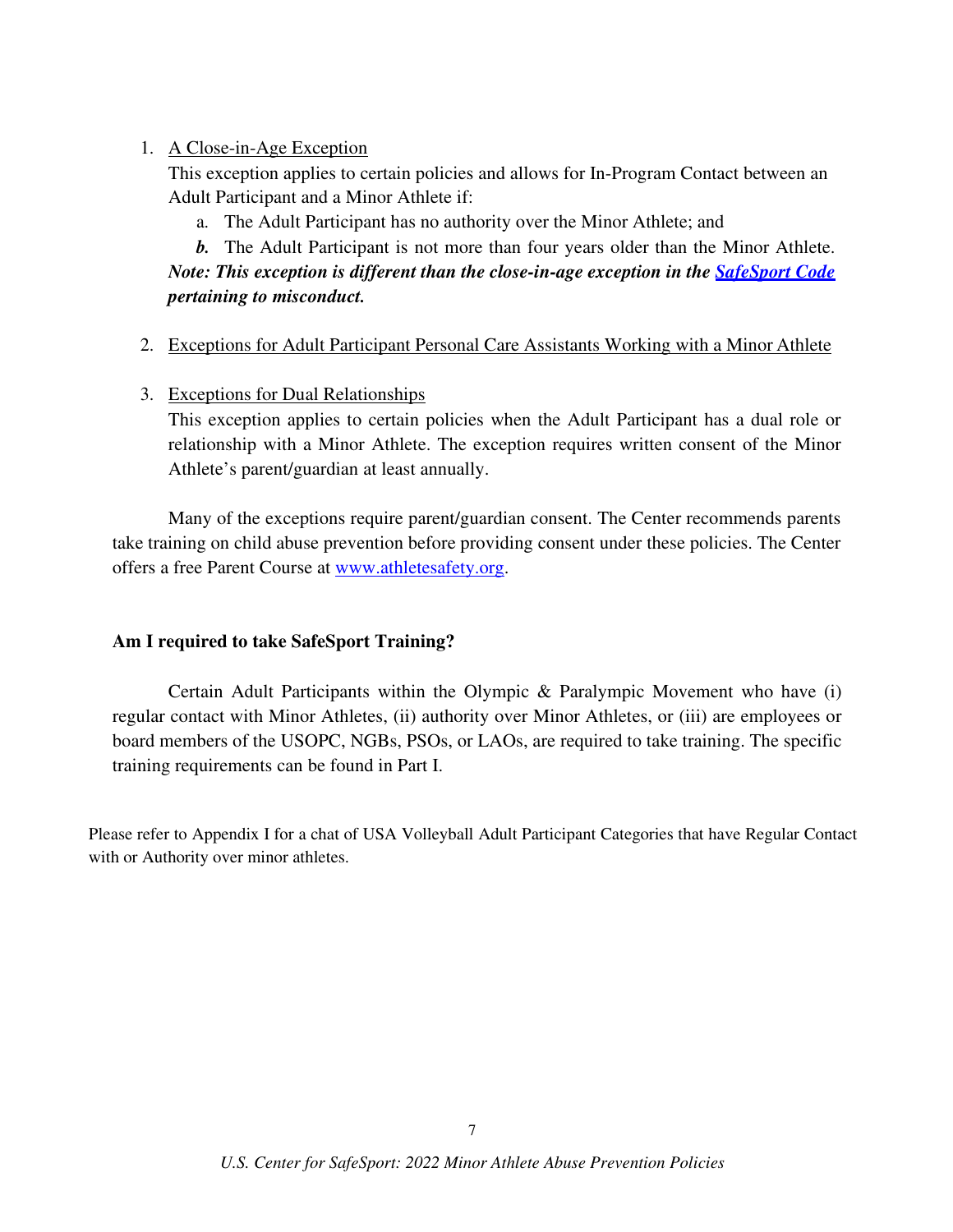# **PART I EDUCATION & TRAINING POLICY**

#### **A. Mandatory Child Abuse Prevention Training for Adult Participants**

- 1. Adult Participants Required to Complete Training
	- **a.** The following Adult Participants must complete the *SafeSport Trained* Core either through the Center's online training or the Center's approved, in-person training:
		- i. Adult Participants who have regular contact with any amateur athlete(s) who is a minor;
		- ii. Adult Participants who have authority over any amateur athlete(s) who is a minor;
		- iii. Adult Participants who are an employee or board member of USAV, RVA or Club.
	- **b.** Adult Participants who are medical providers required to take training under Section (a) can take the Health Professionals Course in lieu of the *SafeSport Trained* Core.
- 2. Timing of Training

Adult Participants must complete this training:

- **a.** Before regular contact with an amateur athlete who is a minor begins; **and**
- **b.** Within the first 45 days of either initial membership or upon beginning a new role subjecting the adult to this policy.

Athletes turning 18 during the season, whose teammates are minors, will be required to take "Core" SafeSport training upon turning 18-years-of-age. To avoid any disruption in play, an athlete may complete the training at age 17 given parental consent to do so. Once a player has turned 18, he or she will not be permitted to continue play until "Core" SafeSport training has been completed.

3. Refresher Training

The above listed Adult Participants must complete a refresher course on an annual basis, within 12 months after completing the *SafeSport Trained* Core. Every four years, Adult Participants will complete the *SafeSport Trained* Core training. Medical providers can take the Health Professionals Course in lieu of the *SafeSport Trained* Core and are required to take the refresher courses on an annual basis if they meet the criteria for A(1).

#### **B. Minor Athlete Training Must Be Offered**

1. USAV, RVA, or Clubs, on an annual basis, must offer and, subject to parental consent, give training to Minor Athletes on the prevention and reporting of child abuse.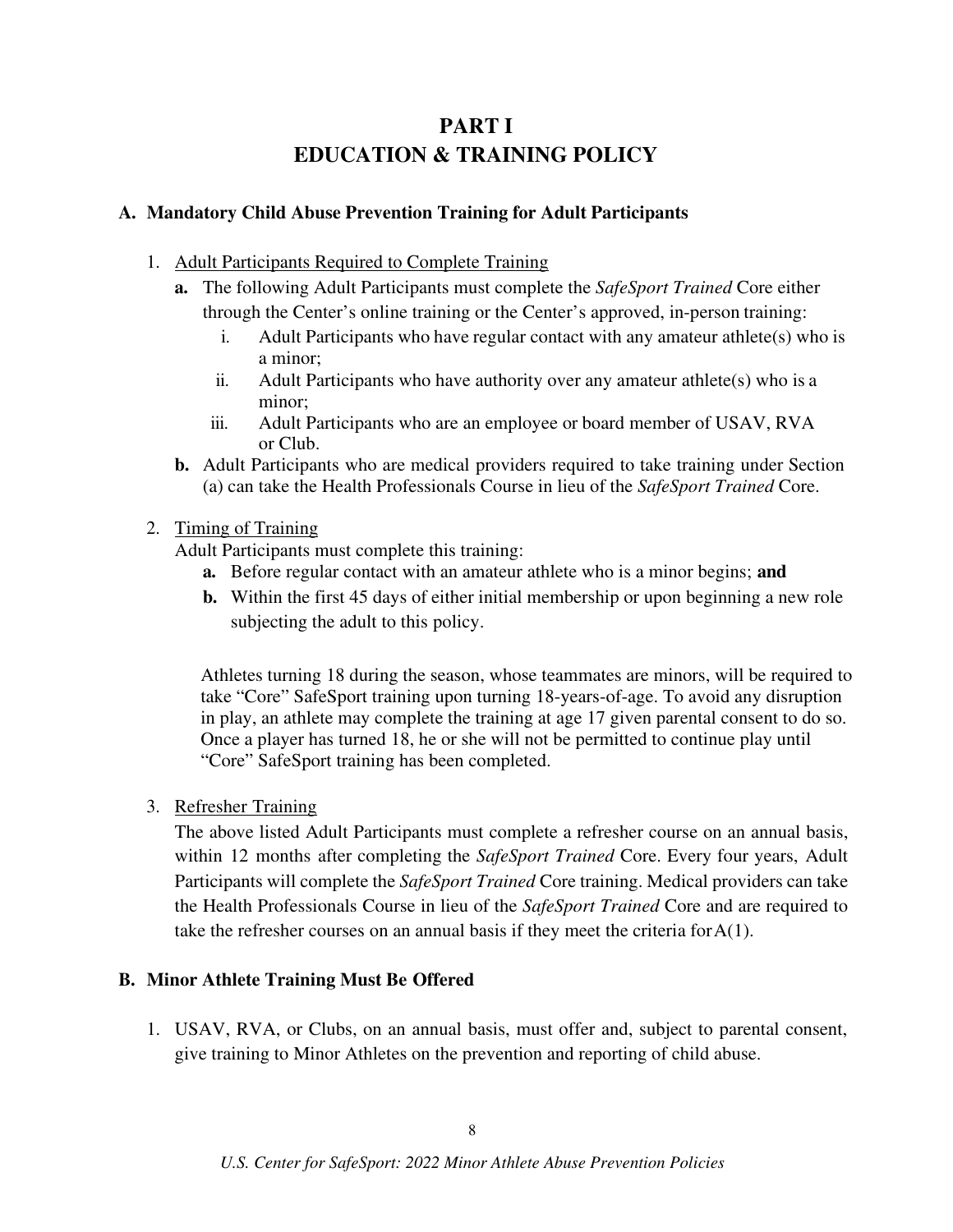2. The Center offers youth courses, located at www.athletesafety.org, that meet this requirement.

#### **C. Parent Training Must Be Offered**

- 1. USAV, RVA, or Clubs, on an annual basis, must offer training to parents on the prevention and reporting of child abuse.
- 2. The Center offers a parent course, located at www.athletesafety.org, that meets this requirement.

#### **D. Optional Training**

- 1. Adult Participants serving in a volunteer capacity, who will not have regular contact with or authority over Minor Athletes, should take the Center's brief Volunteer Course (or *SafeSport Trained* Core) before engaging or interacting with any Minor Athlete(s).
- 2. USAV, RVA or Club may provide training *in addition to* the *SafeSport Trained* Core, although they cannot refer to this training as "SafeSport" training. **Training other than the**  *SafeSport Trained* **Core or Refresher does not satisfy this policy**.
- 3. Parents of Minor Athletes are provided free online access to the Center's parent course and are encouraged to take the training.

#### **E. Exemptions and Accommodations**

- 1. Exemptions from this Education & Training Policy may be made on a case-by-case basis for victims/survivors. Requests may be made directly to the U.S. Center for SafeSport at exemptions@safesport.org.
- 2. The Center will work with USAV, RVAs or Clubs on appropriate accommodations for persons with disabilities and individuals with limited English proficiency to satisfy these training requirements. USAV, RVAs and Clubs must provide reasonable accommodations and track any exemptions for individuals with disabilities and individuals with limited English proficiency.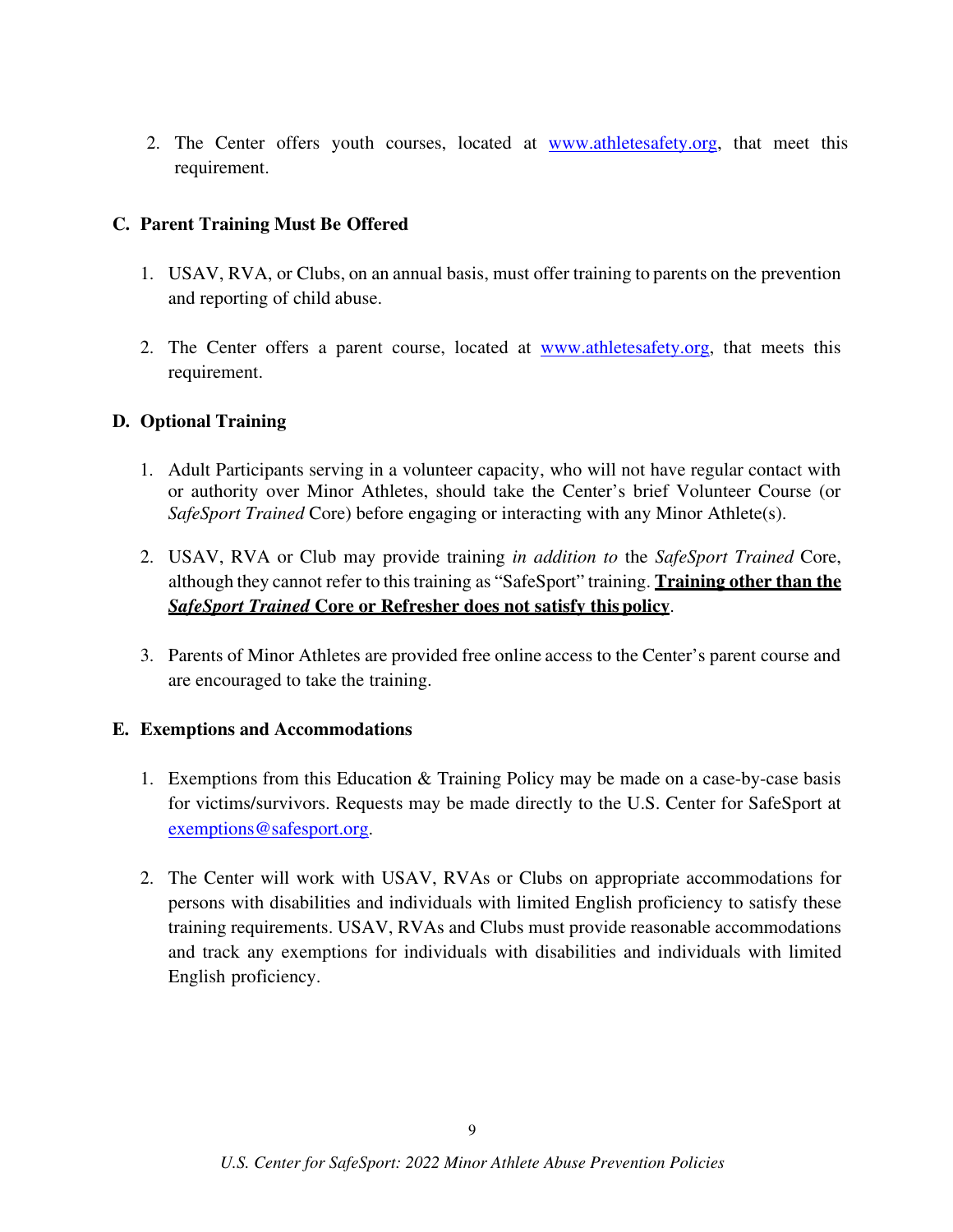## **PART II**

# **USA VOLLEYBALL REQUIREMENTS FOR EDUCATION & TRAINING AND PREVENTION POLICIES**

All NGBs, PSOs, LAOs, and the USOPC (the "Organization") must implement proactive policies designed to prevent abuse. These organizational requirements are described below.

#### **A. USA Volleyball Requirements for Education & Training**

- 1. USAV must track whether Adult Participants under the organization's jurisdiction complete the required training listed in Part I.
- 2. USA Volleyball must, on an annual basis, offer and, subject to parental consent, give training to Minor Athletes on the prevention and reporting of child abuse.
	- a. For training to Minor Athletes, USA Volleyball must track a description of the training and how the training was offered and provided to Minor Athletes.
	- b. USA Volleyball is not required to track individual course completions of Minor Athletes.
- 3. USA Volleyball must, on an annual basis, offer training to parents on the prevention and reporting of child abuse.

#### **B. Required Prevention Policies and Implementation**

- 1. USAV, RVAs and Clubs must develop minor athlete abuse prevention policies that contain the mandatory components of the Center's model policies in Part III. These model policies cover:
	- a. One-on-one interactions
	- b. Meetings and training sessions
	- c. Athletic training modalities, massages, and rubdowns
	- d. Locker rooms and changing areas
	- e. Electronic communications
	- f. Transportation
	- g. Lodging
- 2. The policies must be approved by the Center as described in subsection (C) below. The policies may include the recommended components in Part III and the recommended policies in Part IV. Given the uniqueness of each sport, however, some recommended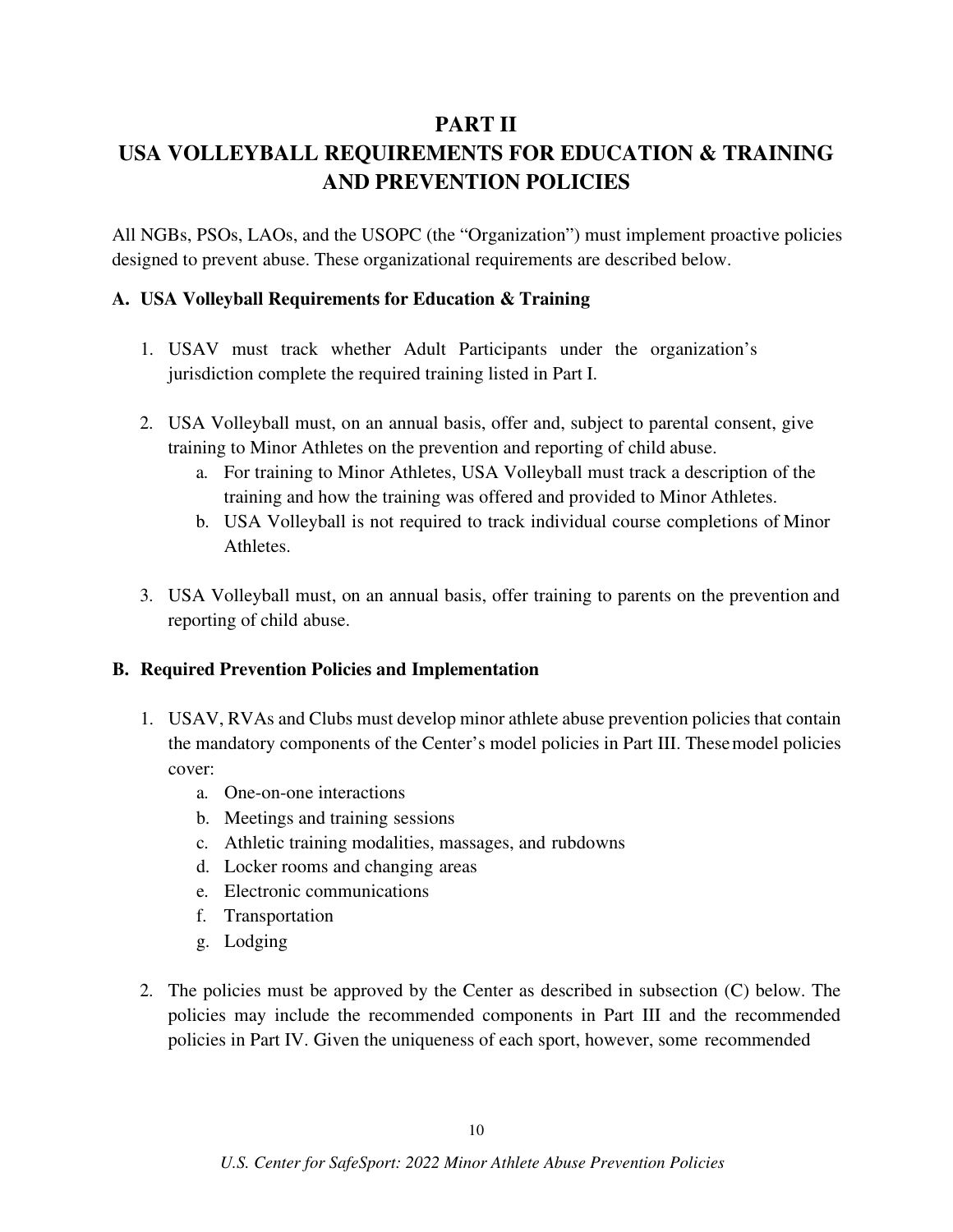components or policies may not be feasible or appropriate. USA Volleyball may choose to implement stricter standards than the model policies.

- 3. USAV must require RVAs and Clubs implement these policies within each Club.
- 4. USA Volleyball must implement these policies for all In-Program Contact.
	- a. At sanctioned events and facilities partially or fully under the USA Volleyball's jurisdiction, USA Volleyball must take steps to ensure the policies are implemented and followed.
	- b. For In-Program Contact that occurs outside USA Volleyball's sanctioned event or facilities, implementing these policies means:
		- i. Communicating the policies to individuals under USA Volleyball's jurisdiction;
		- ii. Establishing a reporting mechanism for violations of the policies;
		- iii. Investigating and enforcing violations of the policies.
- 5. USA Volleyball must have a reporting mechanism to accept reports that an Adult Participant is violating USA Volleyball's minor athlete abuse prevention policies. USA Volleyball must appropriately investigate and resolve any reports received, unless the violation is reported to the Center and it exercises jurisdiction over the report. This requirement is in addition to requirements to report abuse under the SafeSport Code.

#### **C. Policy Approval and Submission Process**

- 1. USAV may adopt the MAAPP as-is or adapt it to fit their needs. Regardless, each Organization must submit their policies to the Center at compliance@safesport.org for review and approval by January 31, 2021. The Center will approve, approve with modifications, or deny the policies. If the Center denies the proposed policy, the mandatory components of Part III become the default policy until the Center approves the policy.
- 2. USA Volleyball must require the RVAs and Clubs to incorporate the mandatory components of Part III. USAV may require that the RVA and Clubs implement USAV's policies, which may be more stringent than the policies in Part III.
- 3. USA Volleyball may, in its discretion, require its National Member Organizations (NMO) to implement these policies.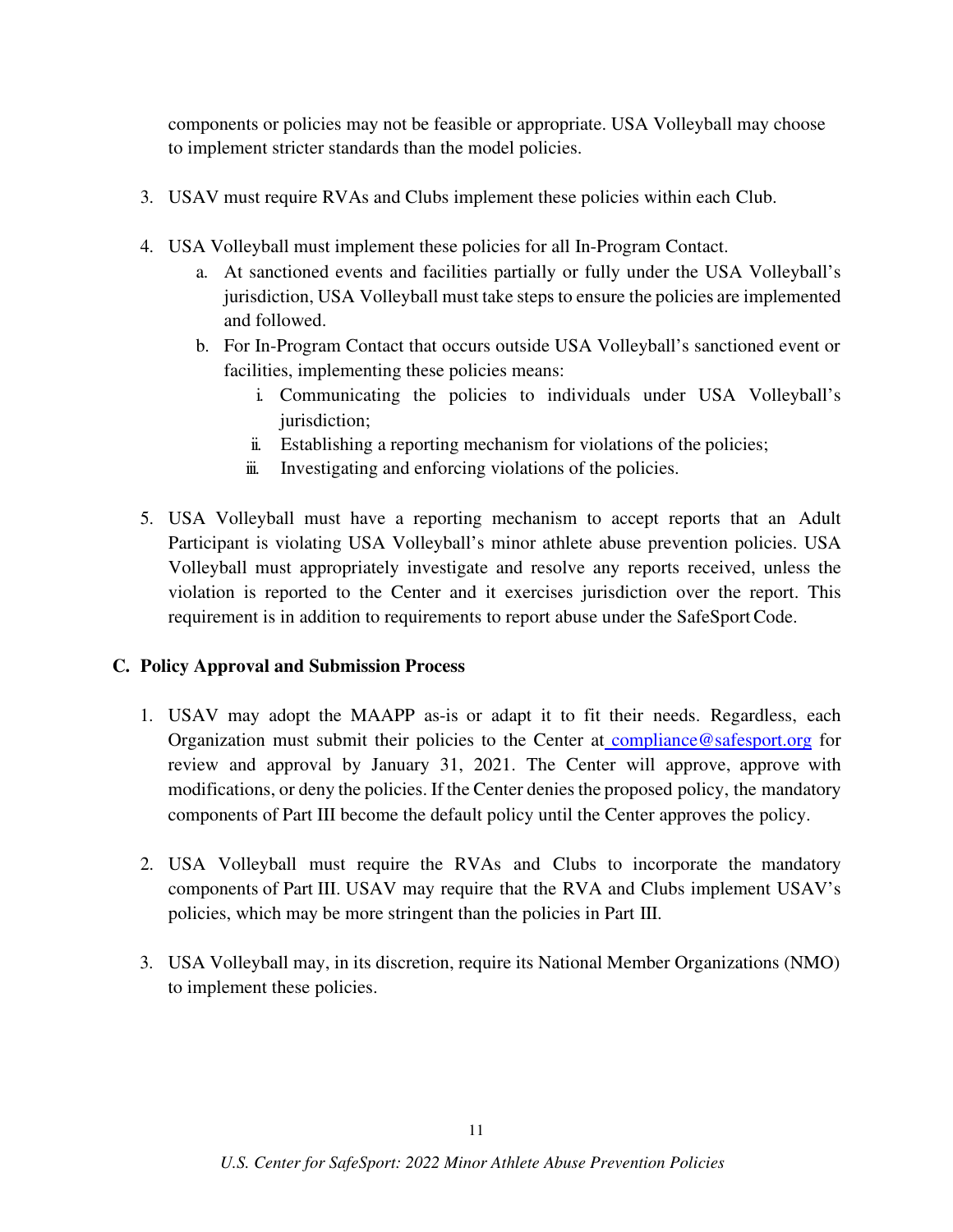- An NGB that chooses to require its NMOs to implement the Education & Training Policy must obtain advanced, written approval from the Center to expand the training access to additional persons. Requests must be submitted to ngbservices@safesport.org.
- 4. The mandatory components of Part III will serve as the default policy for any organization that fails to develop its own policy as required by this section.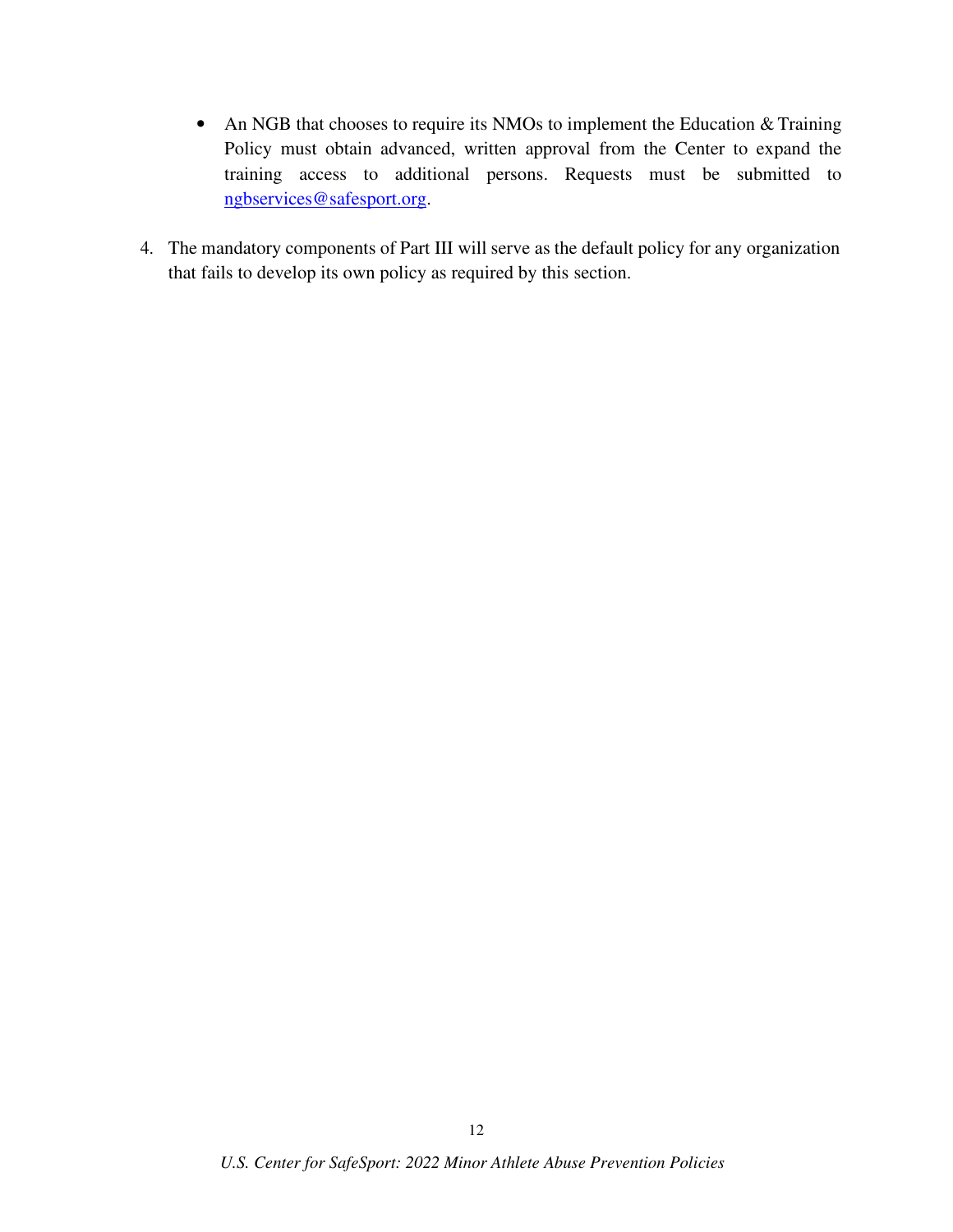# **PART III REQUIRED POLICIES FOR ONE-ON-ONE INTERACTIONS**

The U.S. Center for SafeSport recognizes that youth-adult relationships can be healthy and valuable for development. Policies on one-on-one interactions protect children while allowing for these beneficial relationships. As child sexual abuse is often perpetrated in isolated, one-on-one situations, it is critical that organizations limit such interactions between youth and adults and implement programs that reduce the risk of sexual abuse.

#### **ONE-ON-ONE INTERACTIONS**

*USA Volleyball, RVAs and USAV member clubs, as well as all Adult Participants, shall comply with the following one-on-one policy* 

#### **A. Mandatory Components**

- 1. Observable and Interruptible
	- a. All one-on-one In-Program Contact between an Adult Participant and a Minor Athlete must be observable and interruptible, except in emergency circumstances.
	- b. The exceptions below may apply to specific policies, and if the exceptions apply, they are listed in the policy. These exceptions also apply to all one-on-one In-Program Contact not specifically addressed in other policies:
		- i. When a Dual Relationship exists; or
		- ii. When the Close-in-Age Exception applies; or
		- iii. If a Minor Athlete needs an Adult Participant Personal Care Assistant, and:
			- (1) the Minor Athlete's parent/guardian has provided written consent to USA Volleyball, the Region or Club for the Adult Participant Personal Care Assistant to work with the Minor Athlete; and
			- (2) the Adult Participant Personal Care Assistant has complied with the Education & Training Policy; and
			- (3) the Adult Participant Personal Care Assistant has complied with USA Volleyball's screening policy; or
		- iv. In other circumstances specifically addressed in this policy that allow for certain one-on-one interactions if USA Volleyball, the Region or Club receives parent/ guardian consent.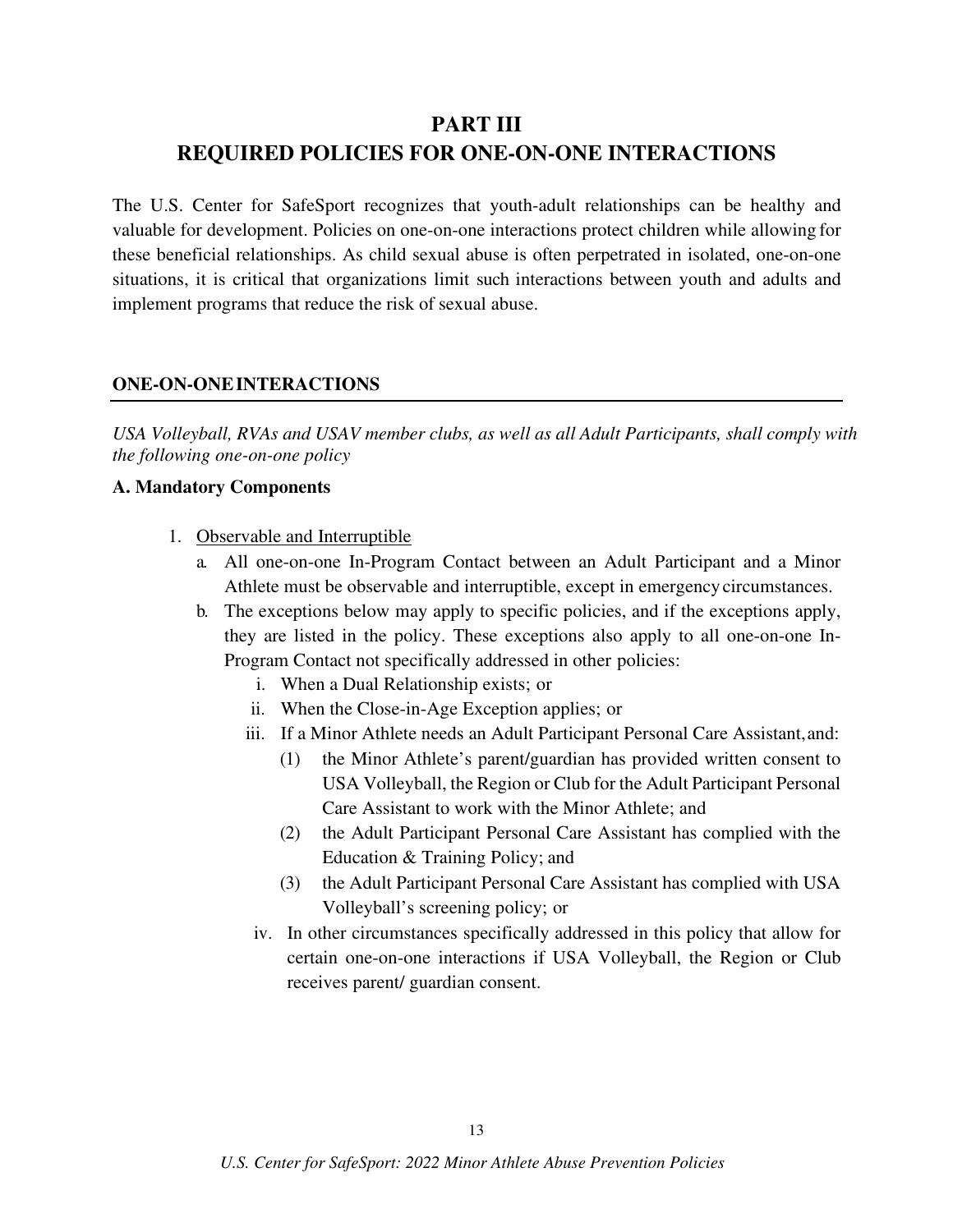#### **MEETINGS AND TRAINING SESSIONS**

*USA Volleyball, RVAs and USAV member clubs, as well as all Adult Participants, shall comply with the following Meetings and Training Sessions Policy*

#### **A. Mandatory Components**

1. Observable and Interruptible

Adult Participants must follow the one-on-one interaction policy in all meetings and training sessions where Minor Athlete(s) are present.

- 2. Individual Training Sessions
	- a. One-on-one, In-Program, individual training sessions must be observable and interruptible except if:
		- i. A Dual Relationship exists; or
		- ii. The Close-in-Age Exception applies; or
		- iii. A Minor Athlete needs an Adult Participant Personal Care Assistant, and:
			- (1) the Minor Athlete's parent/guardian has provided written consent to USA Volleyball, the Region or the Club for the Adult Participant Personal Care Assistant to work with the Minor Athlete; and
			- (2) the Adult Participant Personal Care Assistant has complied with the Education & Training Policy; and
			- (3) the Adult Participant Personal Care Assistant has complied with USA Volleyball's screening policy.
	- b. The Adult Participant providing the individual training session must receive advance, written consent from the Minor Athlete's parent/guardian at least annually, which can be withdrawn at any time; and
	- c. Parents/guardians must be allowed to observe the individual training session.
- 3. Meetings with licensed mental health care professionals and health care providers (other than athletic trainers<sup>3</sup>)

If a licensed mental health care professional or licensed health care provider meets oneon-one with a Minor Athlete at a sanctioned event or a facility, which is partially or fully under USA Volleyball's jurisdiction, the meeting must be observable and interruptible except:

- a. If the door remains unlocked; and
- b. Another adult is present at the facility and notified that a meeting is occurring, although the Minor Athlete's identity needs not be disclosed; and

<sup>&</sup>lt;sup>3</sup> Athletic trainers who are covered under these policies must follow the "Athletic Training Modalities, Massages,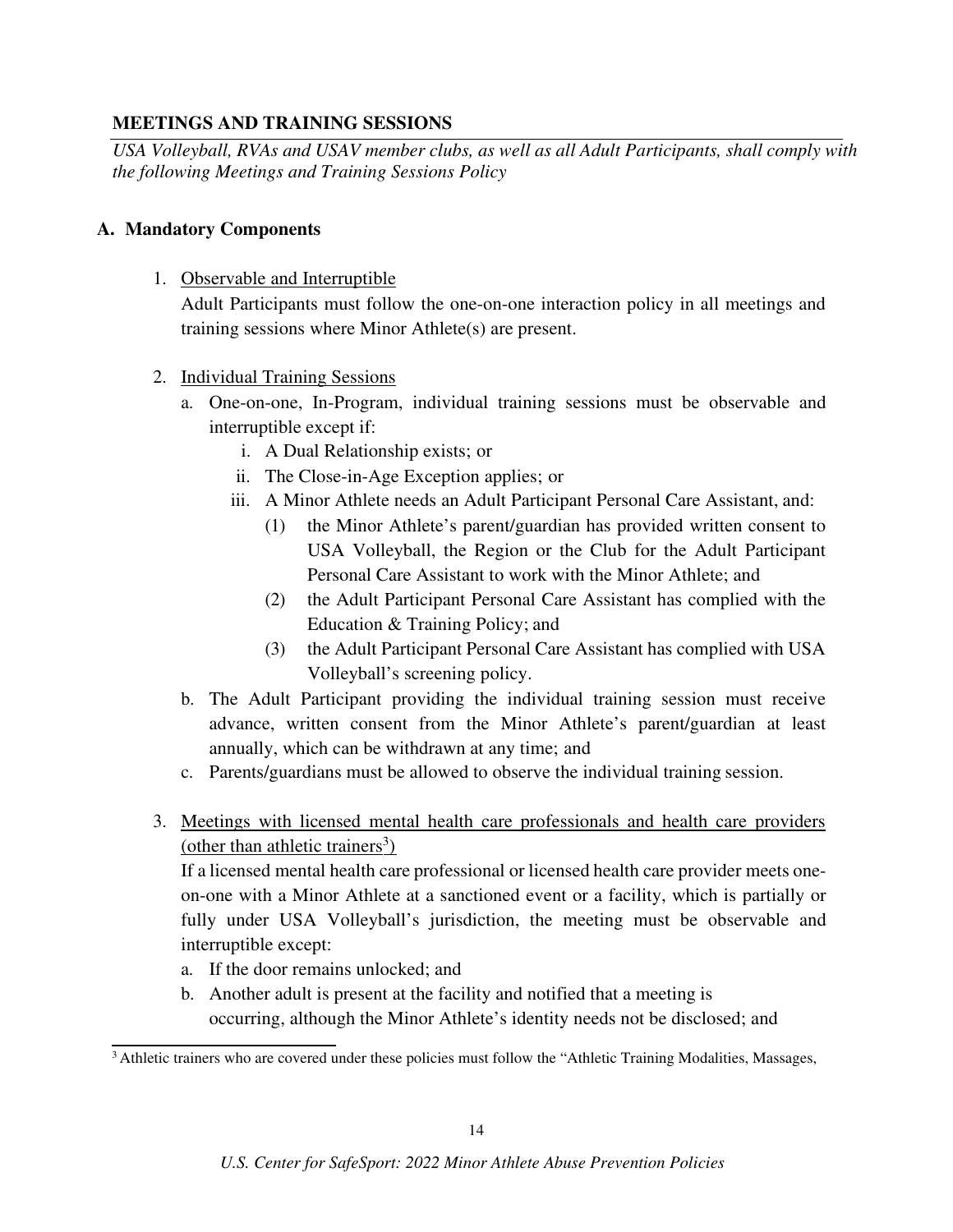and Rubdowns" policy.

- c. USA Volleyball, the Region or Club is notified that the provider will be meeting with a Minor Athlete; and
- d. The provider obtains consent consistent with applicable laws and ethical standards, which can be withdrawn at any time.

#### **B. USA Volleyball Recommended Requirements**

1. Monitoring

If a permitted meeting or training session takes place between an Adult Participant(s) and a Minor Athlete(s) at a facility partially or fully under USA Volleyball's jurisdiction, another Adult Participant will monitor each meeting or training session. Monitoring includes reviewing the parent/guardian consent form, knowing that the meeting or training session is occurring, knowing the approximate planned duration of the meeting or training session, and dropping in on the meeting or training session.

2. Parent Training

Parents/guardians receive the U.S. Center for SafeSport's education and training on child abuse prevention before providing consent for their Minor Athlete to have a meeting or training session with an Adult Participant subject to these policies.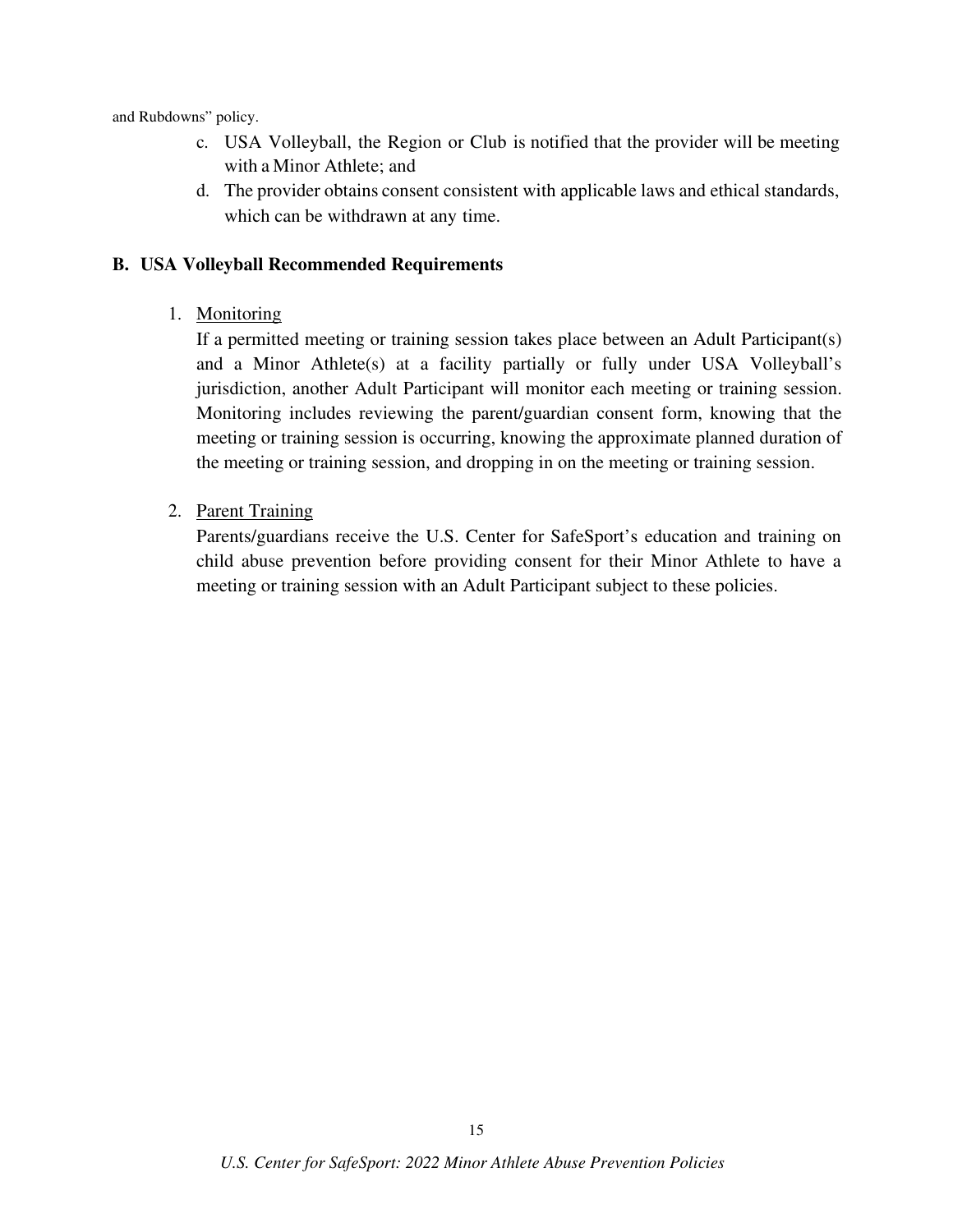# **ATHLETIC TRAINING MODALITIES, MASSAGES, AND RUBDOWNS**

*USA Volleyball, RVAs and USAV member clubs, as well as all Adult Participants, shall comply with the following Athletic Training Modalities, Massages, and Rubdown policy* 

#### **A. Mandatory Components**

1. Athletic training modality, massage, or rubdown

All In-Program athletic training modalities, massages, or rubdowns of a Minor Athlete must:

- a. Be observable and interruptible; and
- b. Have another Adult Participant physically present for the athletic training modality, massage, or rubdown; and
- c. Have documented consent as explained in subsection (2) below; and
- d. Be performed with the Minor Athlete fully or partially clothed, ensuring that the breasts, buttocks, groin, or genitals are always covered; and
- e. Allow parents/guardians in the room as an observer, except for competition or training venues that limit credentialing.
- f. The provider must narrate the steps in the massage, rubdown, or athletic training modality before taking them, seeking assent of the Minor Athlete throughout the process.
- 2. Consent
	- a. Providers of athletic training modalities, massages, and rubdowns or USAV, RVAs or Clubs, when applicable, must obtain consent at least annually from Minor Athletes' parents/guardians before providing any athletic training modalities, massages, or rubdowns.
	- b. When possible, techniques should be used to reduce physical touch of the Minor Athlete.
	- c. Only licensed providers can administer a massage, rubdown or athletic training modality.
	- d. Coaches, regardless of whether they are licensed massage therapists, cannot massage Minor Athletes
	- e. Minor Athletes or their parents/guardians can withdraw consent at any time.

#### **B. Recommended components**

#### 1. Parent Training

Parents/guardians receive the U.S. Center for SafeSport education and training on child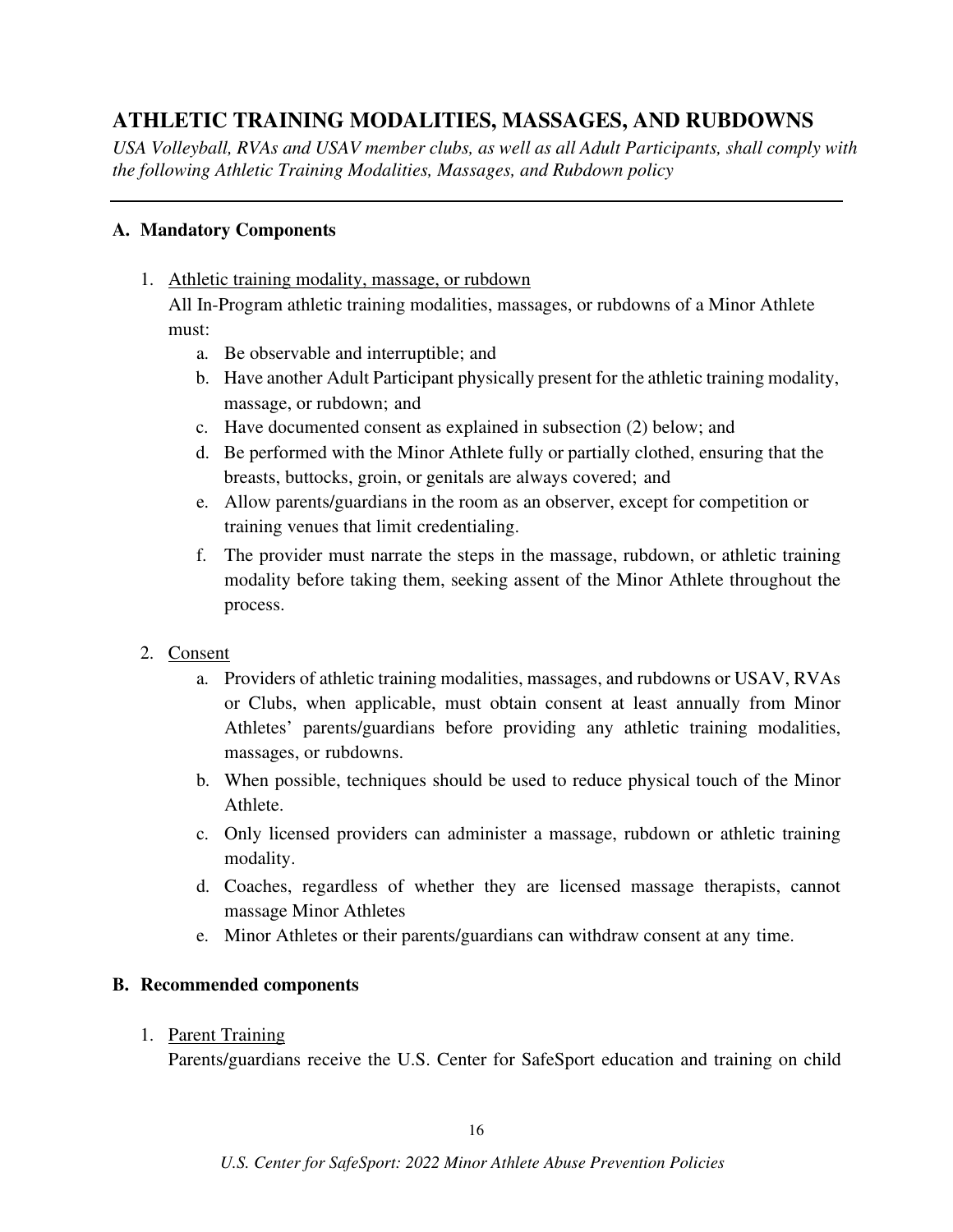abuse prevention before providing consent for their Minor Athlete to receive an athletic training modality, massage, or rubdown.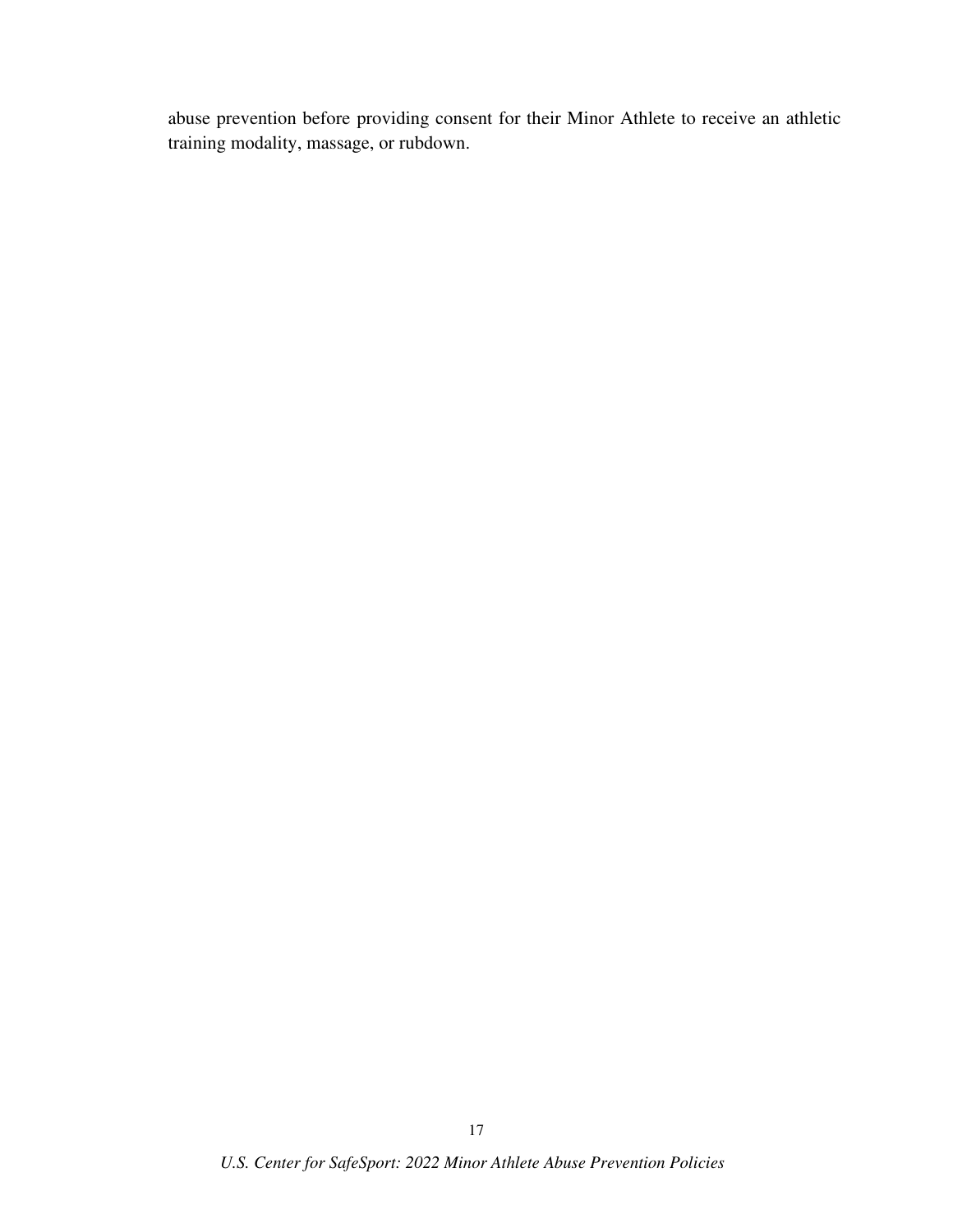# **LOCKER ROOMS AND CHANGING AREAS**

*USA Volleyball, RVAs and USAV member clubs, as well as all Adult Participants, shall comply with the following Locker Rooms and Changing Areas policy* 

## **A. Mandatory Components**

1. Observable and Interruptible

Adult Participants must ensure that all one-on-one In-Program Contact with Minor Athlete(s) in a locker room, changing area, or similar space where Minor Athlete(s) are present is observable and interruptible, except if:

- a. A Dual Relationship exists; or
- b. The Close-in-Age Exception applies; or
- c. A Minor Athlete needs a Personal Care Assistant and:
	- i. the Minor Athlete's parent/guardian has provided written consent to USA Volleyball, the Region or the Club for the Adult Participant Personal Care Assistant to work with the Minor Athlete; and
	- ii. the Adult Participant Personal Care Assistant has complied with the Education & Training Policy; and
	- iii. the Adult Participant Personal Care Assistant has complied with USA Volleyball's screening policy.
- 2. Conduct in Locker Rooms, Changing Areas, and Similar Spaces
	- a. No Adult Participant or Minor Athlete can use the photographic or recording capabilities of any device in locker rooms, changing areas, or any other area designated as a place for changing clothes or undressing.
	- b. Adult Participants must not change clothes or behave in a manner that intentionally or recklessly exposes their breasts, buttocks, groins, or genitals to a Minor Athlete.
	- c. Adult Participants must not shower with Minor Athletes unless:
		- i. The Adult Participant meets the Close-in-Age Exception; or
		- ii. The shower is part of a pre- or post-activity rinse while wearing swimwear.
	- d. Parents/guardians may request in writing that their Minor Athlete(s) not change or shower with Adult Participant(s) during In-Program Contact. USA Volleyball and the Adult Participant(s) must abide by this request.
- 3. Media and Championship Celebrations in Locker Rooms

USA Volleyball may permit recording or photography in locker rooms for the purpose of highlighting a sport or athletic accomplishment if: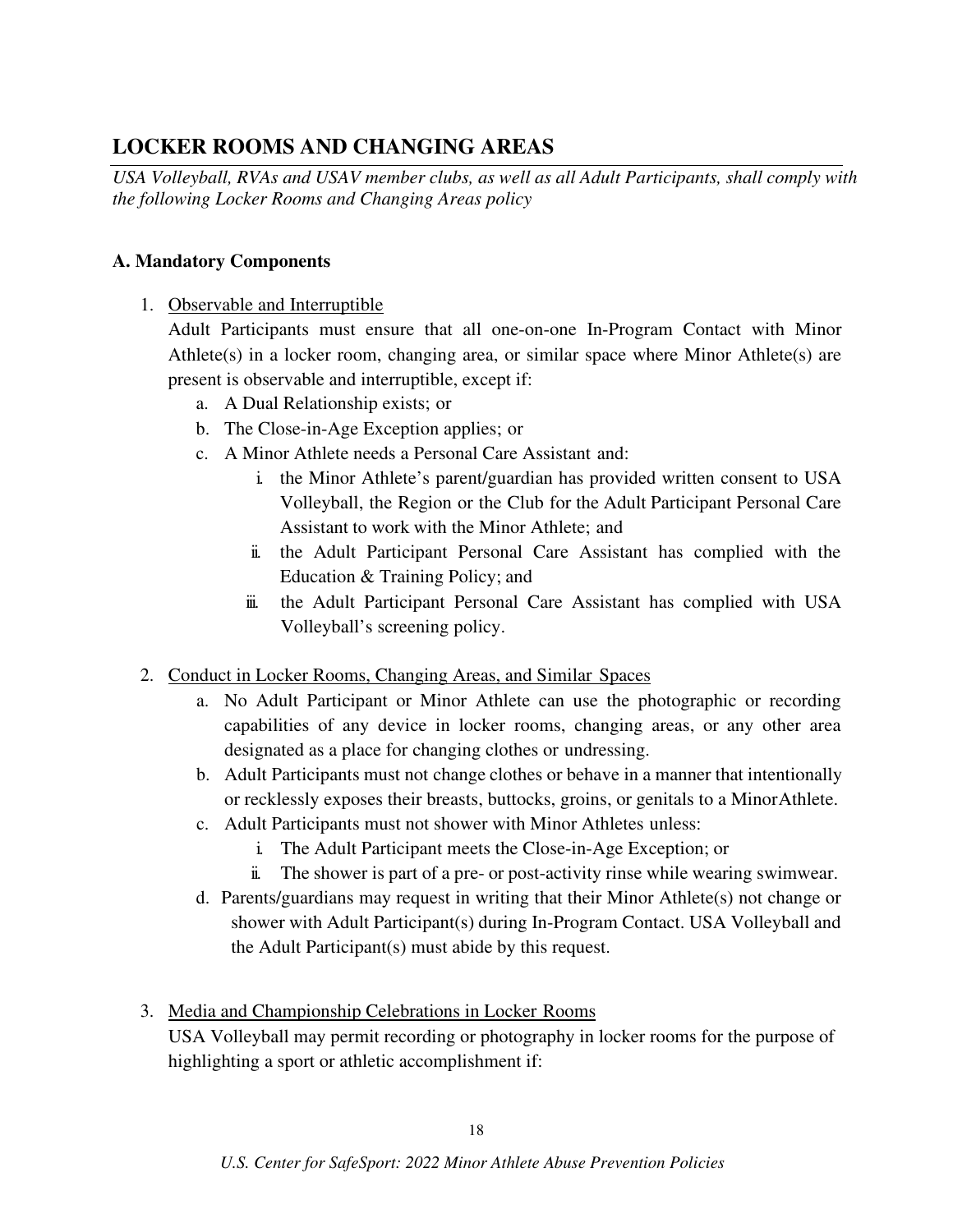- i. Parent/legal guardian consent has been obtained; and
- ii. USA Volleyball, the Region or Club approves the specific instance of recording or photography; and
- iii. Two or more Adult Participants are present; and
- iv. Everyone is fully clothed.
- 4. Personal Care Assistants

Adult Participant Personal Care Assistants are permitted to be with and assist Minor Athlete(s) in locker rooms, changing areas, and similar spaces where other Minor Athletes are present, if they meet the requirements in subsection  $(1)(a)(iii)$  above.

- 5. Availability and Monitoring of Locker Rooms, Changing Areas, and Similar Spaces
	- a. USA Volleyball, the Region or Club must provide a private or semi-private place for Minor Athletes that need to change clothes or undress at sanctioned events or facilities partially or fully under USA Volleyball's jurisdiction.
	- b. USA Volleyball the Region or Club must monitor the use of locker rooms, changing areas, and similar spaces to ensure compliance with these policies at sanctioned events or facilities partially or fully under USA Volleyball's jurisdiction.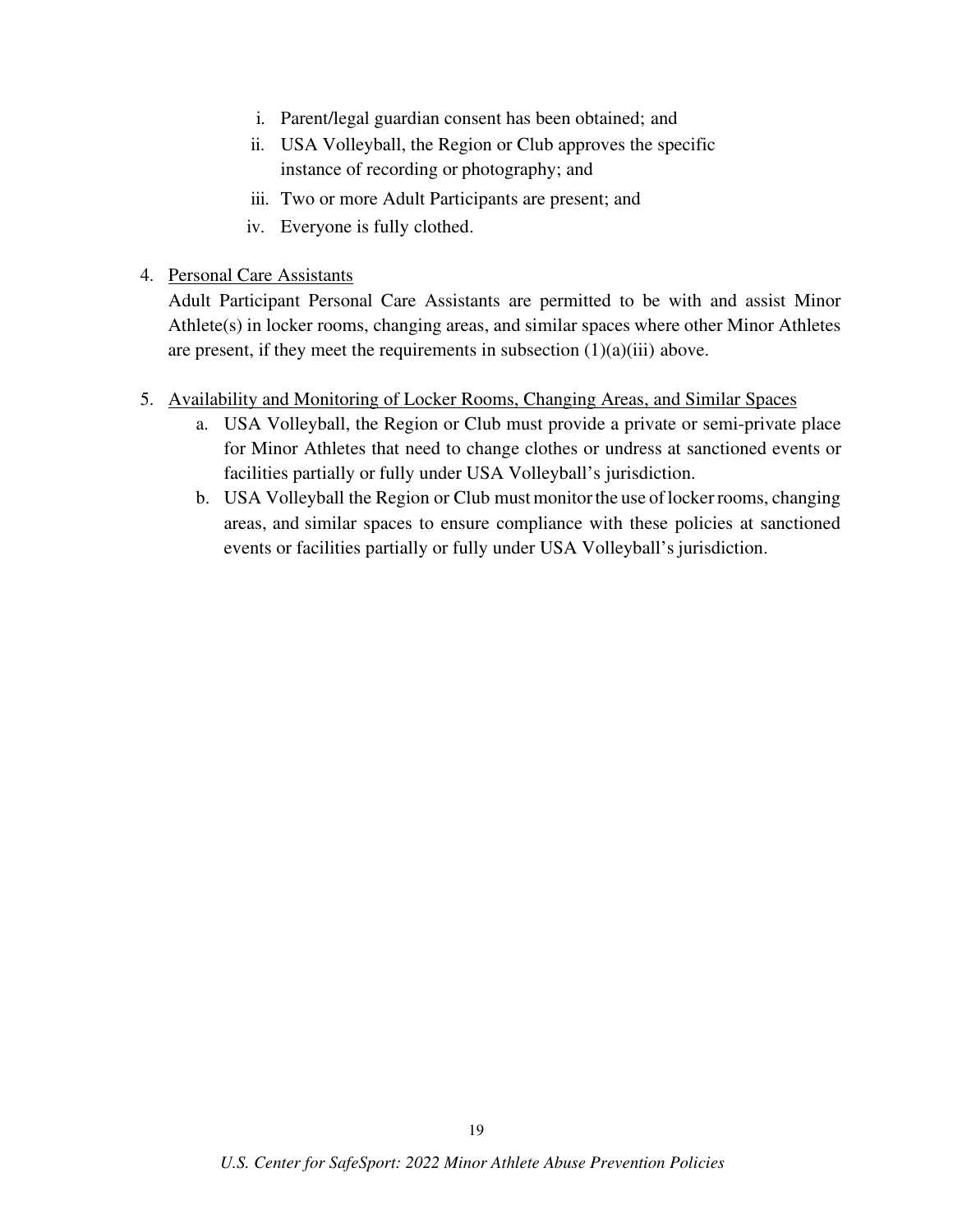# **ELECTRONIC COMMUNICATIONS<sup>4</sup>**

*USA Volleyball, RVAs and USAV member clubs, as well as all Adult Participants, shall comply with the following Electronic Communications policy* 

#### **A. Mandatory Components**

- 1. Open and Transparent
	- a. All one-on-one electronic communications between an Adult Participant and a Minor Athlete must be Open and Transparent except:
		- i. When a Dual Relationship exists; or
		- ii. When the Close-in-Age Exception applies; or
		- iii. If a Minor Athlete needs a Personal Care Assistant and:
			- (1) the Minor Athlete's parent/guardian has provided written consent to USA Volleyball, the Region or Club for the Adult Participant Personal Care Assistant to work with the Minor Athlete; and
			- (2) the Adult Participant Personal Care Assistant has complied with the Education & Training Policy; and
			- (3) the Adult Participant Personal Care Assistant has complied with USA Volleyball's screening policy.
	- b. Open and Transparent means that the Adult Participant copies or includes the Minor Athlete's parent/guardian, another adult family member of the Minor Athlete, or another Adult Participant.
		- If a Minor Athlete communicates with the Adult Participant first, the Adult Participant must follow this policy if the Adult Participant responds.
	- c. Only platforms that allow for Open and Transparent communication may be used to communicate with Minor Athletes.

#### 2. Team Communication

When an Adult Participant communicates electronically to the entire team or any number of Minor Athletes on the team, the Adult Participant must copy or include another Adult Participant or the Minor Athletes' parents/guardians.

3. Content

All electronic communication originating from an Adult Participant(s) to a Minor Athlete(s) must be professional in nature unless an exception in (1)(a) exists.

<sup>&</sup>lt;sup>4</sup> Electronic communications include, but are not limited to: phone calls, videoconferencing, video coaching, texting, and social media.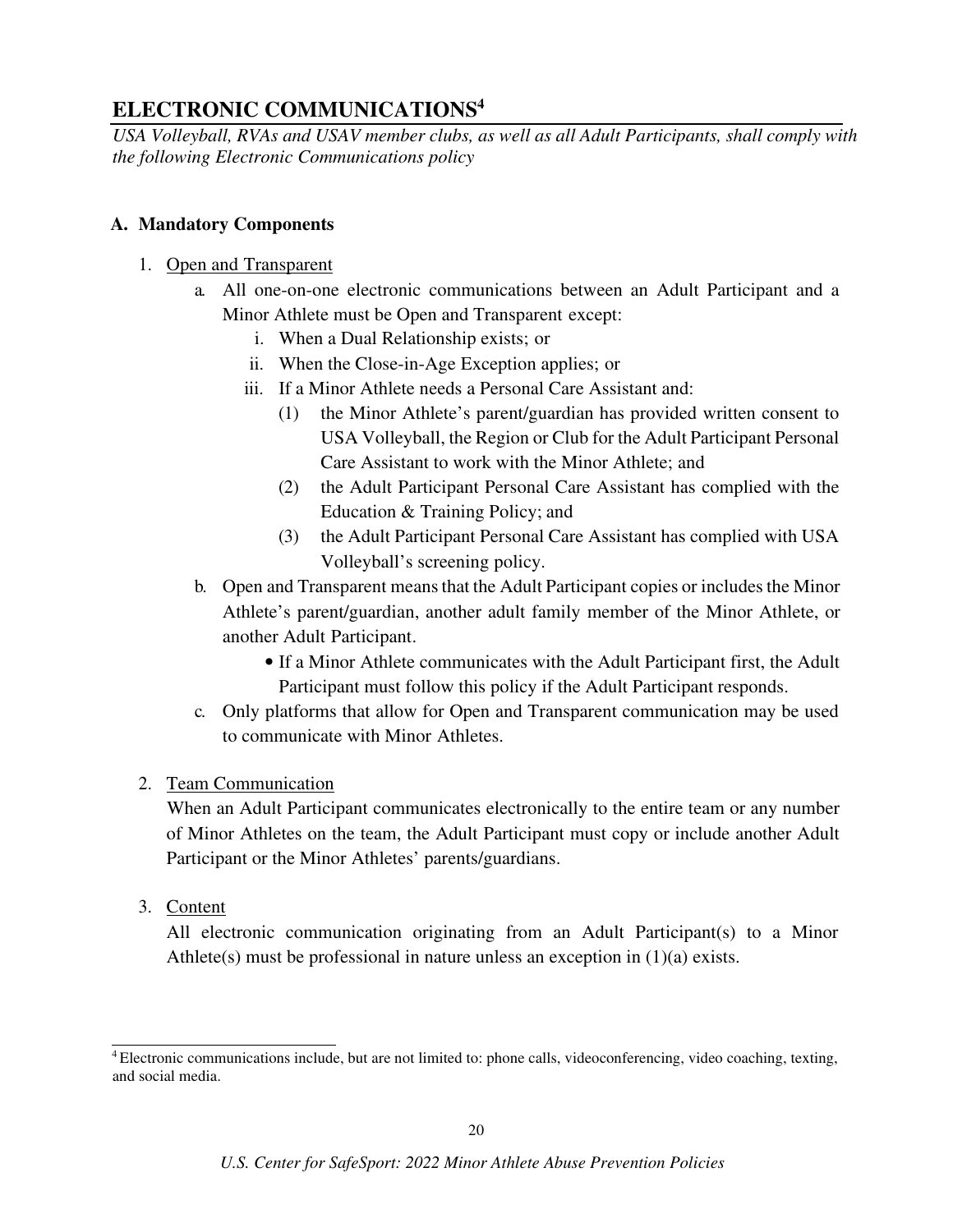#### 4. Requests to discontinue

Parents/guardians may request in writing that USA Volleyball or an Adult Participant subject to this policy not contact their Minor Athlete through any form of electronic communication. USA Volleyball and the Adult Participant must abide by any request to discontinue, absent emergency circumstances.

#### 5. Hours

Electronic communications must be sent only between the hours of 8:00 a.m. and 8:00 p.m. local time for the location of the Minor Athlete.

#### 6. Social Media Connections

Adult Participants, except those with a Dual Relationship or who meet the Close-in-Age Exception, are not permitted to maintain private social media connections with Minor Athletes and must discontinue existing social media connections with Minor Athletes.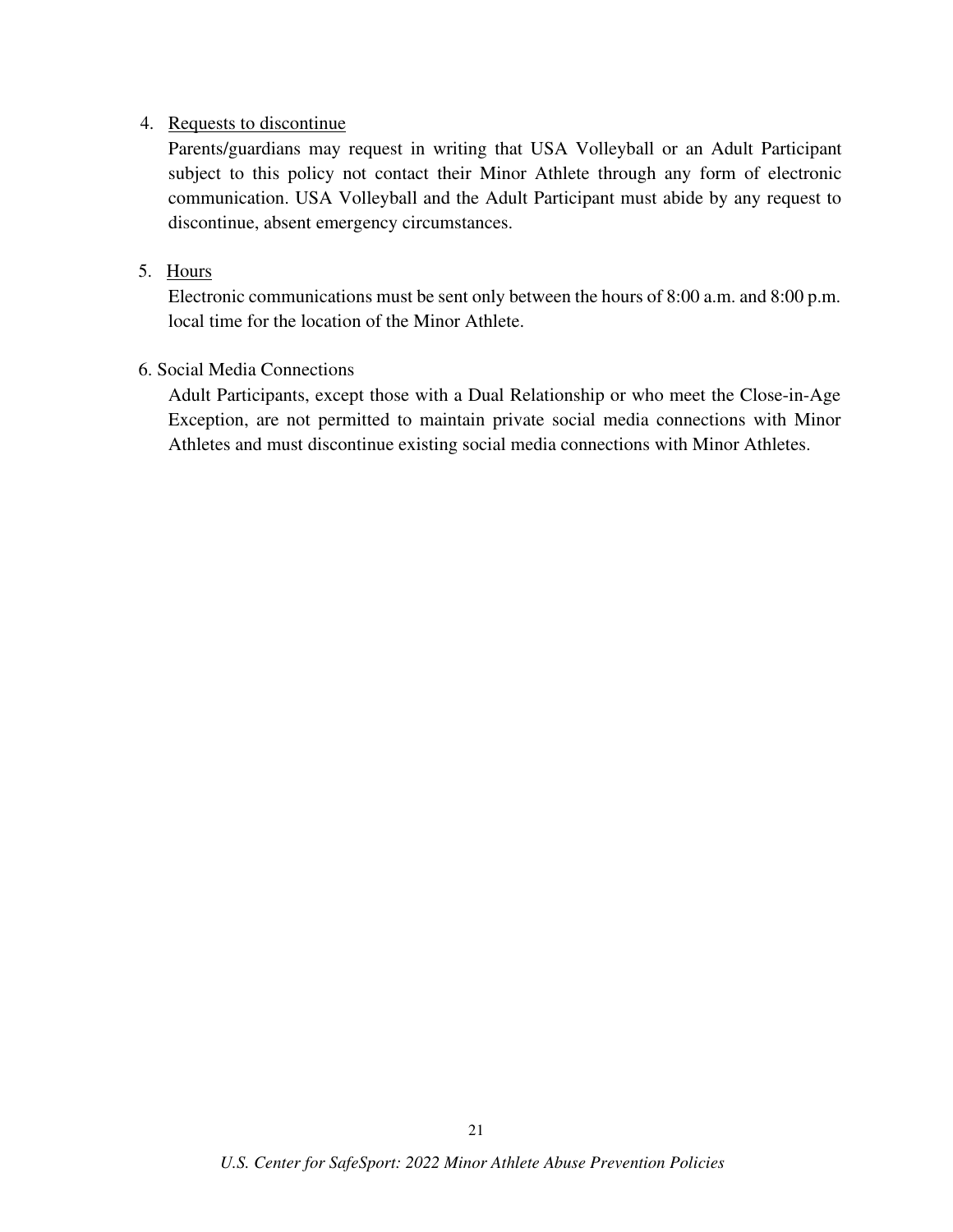# **TRANSPORTATION**

*USA Volleyball, RVAs and USAV member clubs, as well as all Adult Participants, shall comply with the following Transportation policy* 

#### **A. Mandatory Components**

- 1. Transportation
	- a. An Adult Participant cannot transport a Minor Athlete one-on-one during In-Program travel, except if:
		- i. A Dual Relationship exists; or
		- ii. The Close-in-Age Exception applies; or
		- iii. A Minor Athlete needs a Personal Care Assistant and:
			- (1) the Minor Athlete's parent/guardian has provided written consent to USA Volleyball, the Region or Club for the Adult Participant Personal Care Assistant to work with the Minor Athlete; and
			- (2) the Adult Participant Personal Care Assistant has complied with the Education & Training Policy; and
			- (3) the Adult Participant Personal Care Assistant has complied with USA Volleyball's screening policy; or
		- iv. The Adult Participant has advance, written consent to transport the Minor Athlete one-on-one obtained at least annually from the Minor Athlete's parent/guardian.
	- b. Minor Athlete(s) or their parent/guardian can withdraw consent at any time.
	- c. An Adult Participant meets the In-Program transportation requirements if the Adult Participant is accompanied by another Adult Participant or at least two minors.
	- d. Written consent from a Minor Athlete's parent/guardian is required for all transportation sanctioned by USA Volleyball, the Region, or Club at least annually.
- 2. Shared or Carpool Travel Arrangement

USA Volleyball mandates parents/guardians to pick up their Minor Athlete first and drop off their Minor Athlete last in any shared or carpool travel arrangement.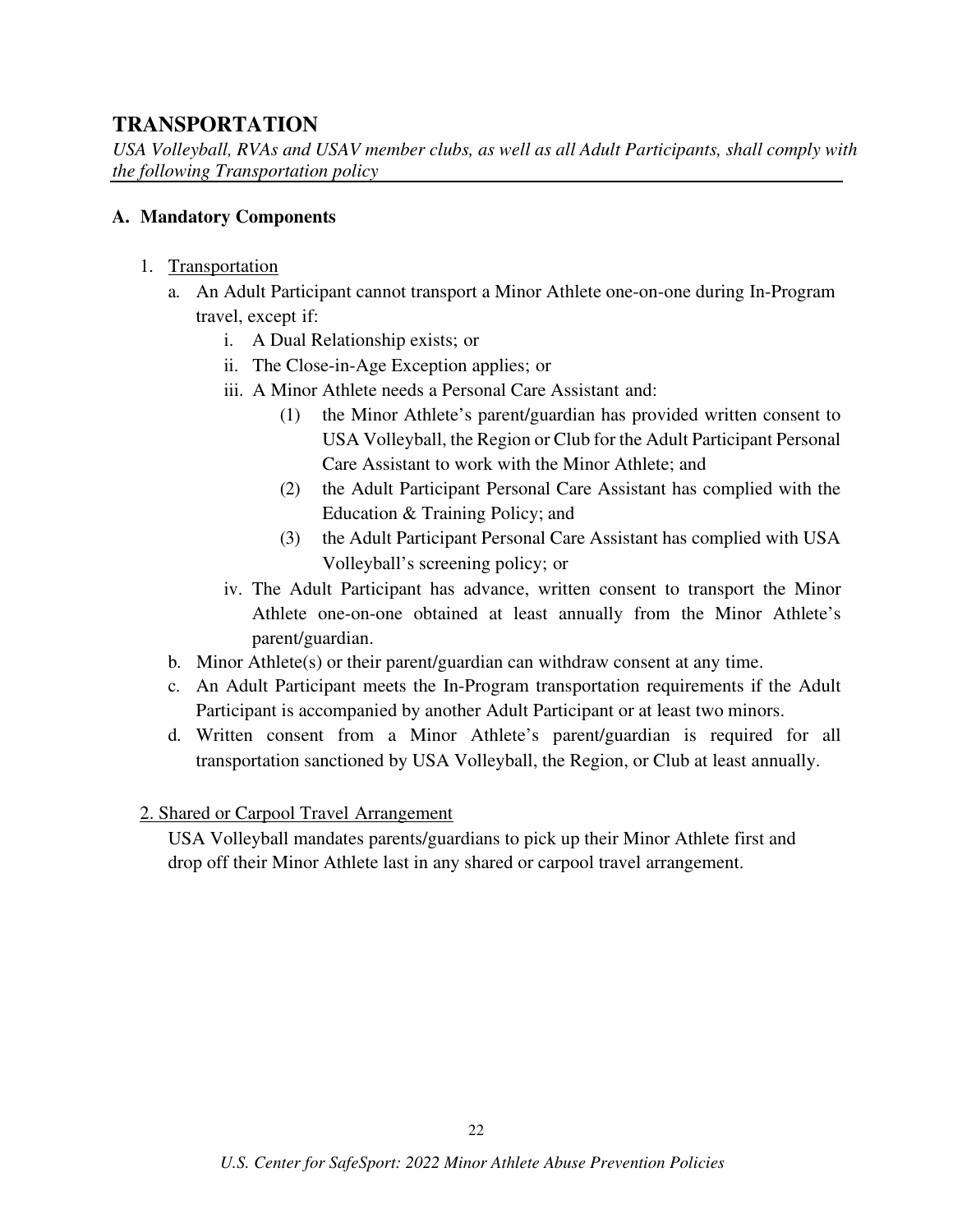# **LODGING**

*USA Volleyball, RVAs and USAV member clubs, as well as all Adult Participants, shall comply with the following Lodging policy* 

## **A. Mandatory Components**

- 1. Hotel Rooms and Other Sleeping Arrangements
	- a. All In-Program Contact at a hotel or lodging site between an Adult Participant and a Minor Athlete must be observable and interruptible, and an Adult Participant cannot share a hotel room or otherwise sleep in the same room with a Minor Athlete(s), except if:
		- i. A Dual Relationship Exists, and the Minor Athlete's parent/guardian has provided USA Volleyball, the Region or Club with advance, written consent for the lodging arrangement;
		- ii. The Close-in-Age Exception applies, and the Minor Athlete's parent/guardian has provided USA Volleyball, the Region or Club with advance, written consent for the lodging arrangement; or
		- iii. The Minor Athlete needs a Personal Care Assistant, and:
			- (1) The Minor Athlete's parent/guardian has provided advance, written consent to USA Volleyball, the Region or Club for the Adult Participant Personal Care Assistant to work with the Minor Athlete and for the lodging arrangement;
			- (2) The Adult Participant Personal Care Assistant has complied with the Education & Training Policy; and
			- (3) The Adult Participant Personal Care Assistant has complied with USA Volleyball's screening policy.
	- b. Written consent from a Minor Athlete's parent/guardian must be obtained for all In-Program lodging at least annually.
- 2. Monitoring or Room Checks During In-Program Travel

If USA Volleyball, the Region or Club performs room checks during In-Program lodging, the one-on- one interaction policy must be followed and at least two adults must be present for the room checks.

- 3. Additional Requirements for Lodging Authorized or Funded by USA Volleyball, RVAs or Clubs.
	- a. Adult Participants traveling with USA Volleyball, the Region or Club must agree to and sign USA Volleyball, the Region or Club 's lodging policy at least annually.
	- b. Adult Participants that travel overnight with Minor Athlete(s) are assumed to have Authority over Minor Athlete(s) and thus must comply with the Center's Education  $\&$ Training Policy.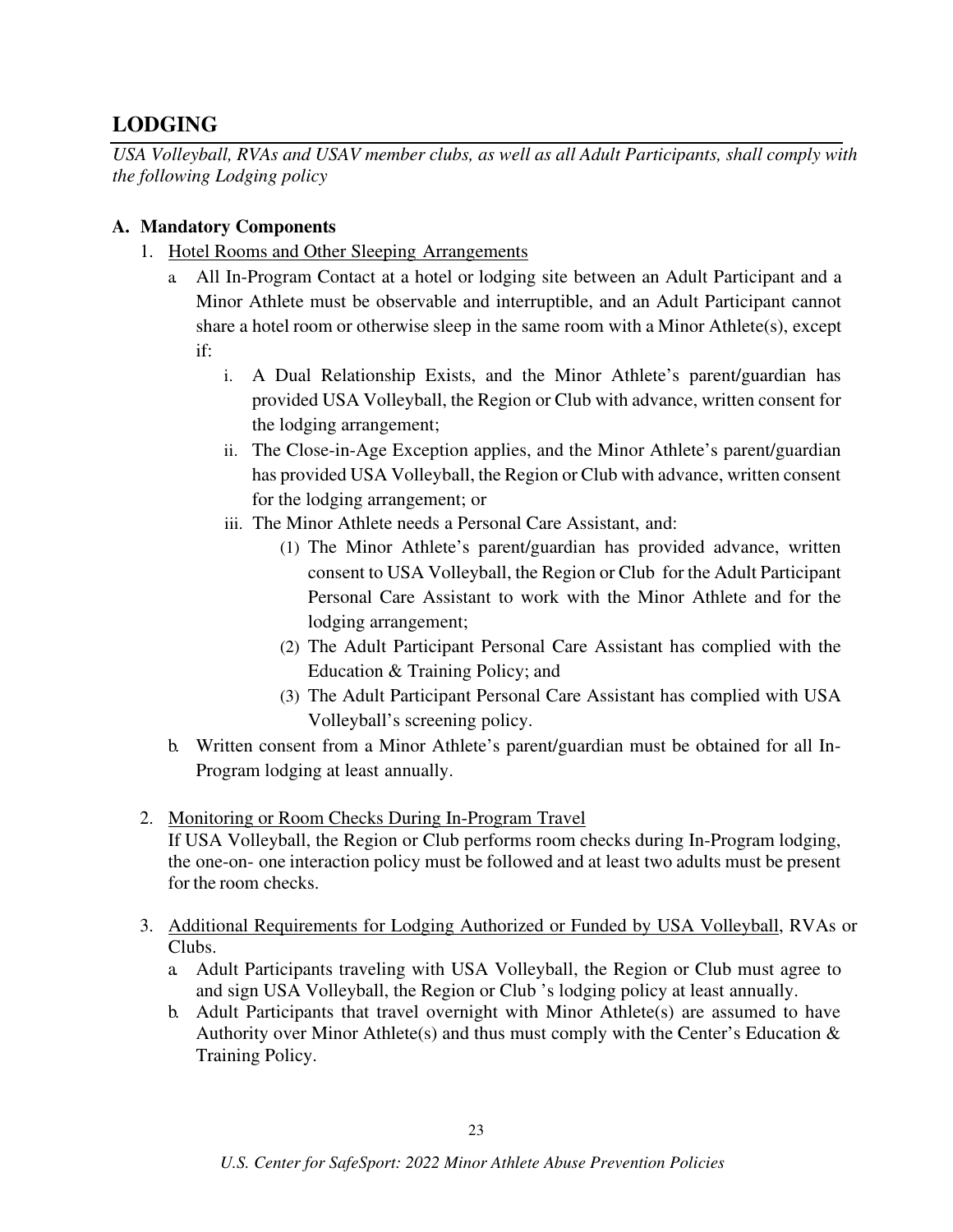## **PART IV**

# **RECOMMENDED POLICIES FOR KEEPING YOUNG ATHLETES SAFE**

#### **A. Out-of-Program Contact**

Adult Participants, who do not meet the Close-in-Age Exception nor have a Dual Relationship with a Minor Athlete, should not have out-of-program contact with Minor Athlete(s) without legal/parent guardian consent, even if the out-of-program contact is not one-on-one.

#### **B. Gifting**

- 1. Adult Participants, who do not meet the Close-in-Age Exception nor have a Dual Relationship with a Minor Athlete, should not give personal gifts to Minor Athlete(s).
- 2. Gifts that are equally distributed to all athletes and serve a motivational or education purpose are permitted.

#### **C. Photography/Video**

- 1. Photographs or videos of athletes may only be taken in public view and must observe generally accepted standards of decency.
- 2. Adult Participants should not publicly share or post photos or videos of Minor Athlete(s) if the Adult Participant has not obtained the Parent/Guardian and Minor Athlete's consent.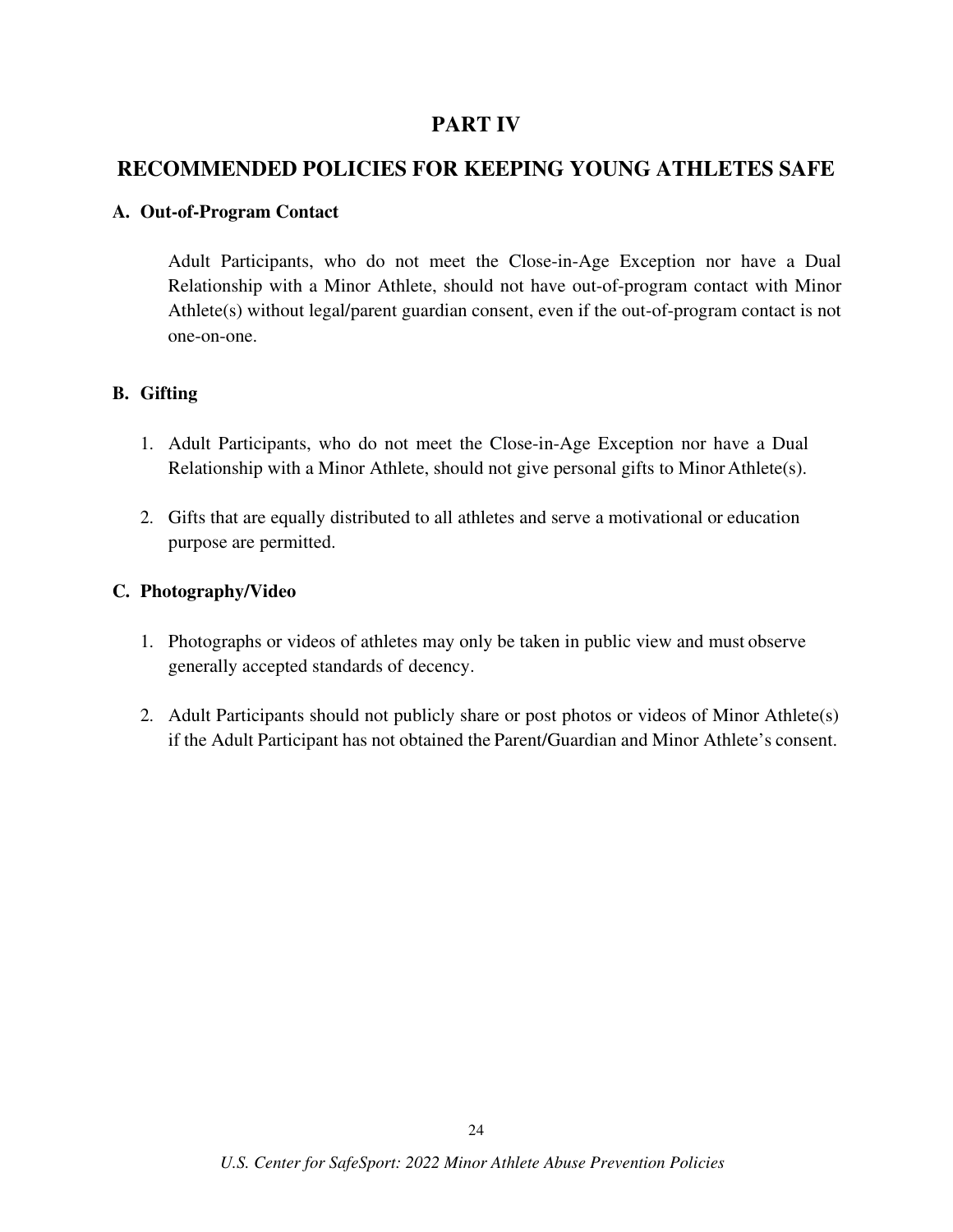# **TERMINOLOGY**

**Adult Participant:** Any adult (18 years of age or older) who is:

- a. A member or license holder of USA Volleyball, RVAs or Clubs ;
- b. An employee or board member of USA Volleyball, RVAs or Clubs ;
- c. Within the governance or disciplinary jurisdiction of USA Volleyball, RVAs or Clubs ;
- d. Authorized, approved, or appointed by USA Volleyball, RVAs, or Clubs to have regular contact with or authority over Minor Athletes.<sup>5</sup>

**Amateur Athlete:** An athlete who meets the eligibility standards established by the National Governing Body or paralympic sports organization for the sport in which the athlete competes.

**Authority:** When one person's position over another person is such that, based on the totality of the circumstances, they have the power or right to direct, control, give orders to, or make decisions for that person. Also see the Power Imbalance definition in the SafeSport Code. *NOTE: NGBs, PSOs, and the USOPC must submit/include categories of members/individuals that fall under the definition including specific volunteer designations.* 

**Close-in-Age Exception:** An exception applicable to certain policies when an Adult Participant does not have authority over a Minor Athlete *and* is not more than four years older than the Minor Athlete (e.g., a 19-year-old and a 16-year-old). Note: this exception *only* applies within the prevention policies and *not* regarding conduct defined in the SafeSport Code.

**Dual Relationships:** An exception applicable to certain policies when an Adult Participant has a dual role or relationship with a Minor Athlete and the Minor Athlete's parent/guardian has provided written consent at least annually authorizing the exception.

**In-Program Contact:** Any contact (including communications, interactions, or activities) between an Adult Participant and any Minor Athlete(s) related to participation in sport.

Examples of In-Program Contact include, but are not limited to: competition, practices, camps/clinics, training/instructional sessions, pre/post game meals or outings, team travel, review of game film, team- or sport-related relationship building activities, celebrations, award ceremonies, banquets, team- or sport-related fundraising or community service, sport education, or competition site visits.

<sup>&</sup>lt;sup>5</sup>This may include volunteers, medical staff, trainers, chaperones, monitors, contract personnel, bus/van drivers, officials, adult athletes, staff, board members, and any other individual who meets the Adult Participant definition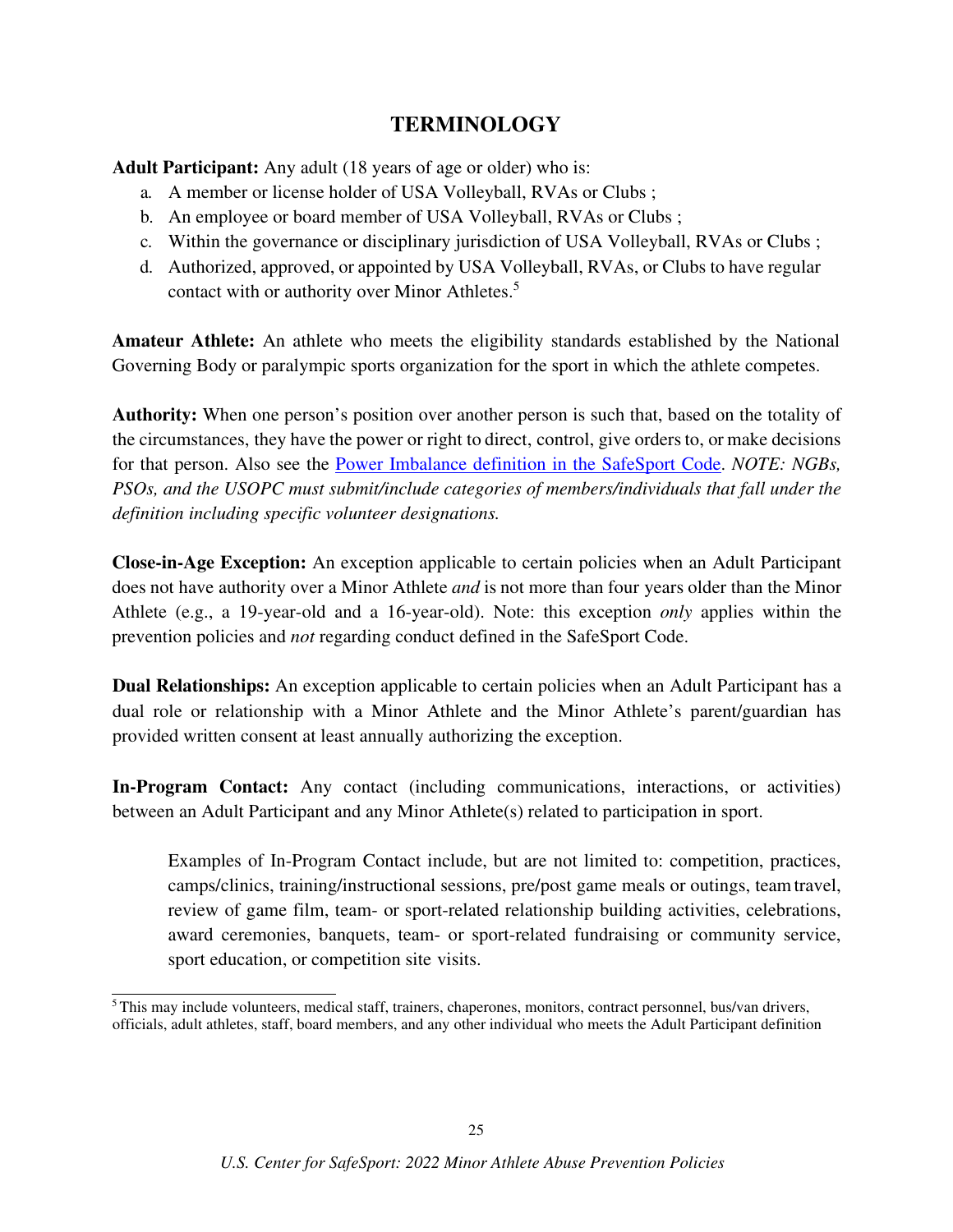**Local Affiliated Organization (LAO):** A regional, state, or local club or organization that is directly affiliated with an NGB or that is affiliated with an NGB by its direct affiliation with a regional or state affiliate of said NGB. LAO does not include a regional, state, or local club or organization that is only a member of a National Member Organization of an NGB. LAOs of USA Volleyball include all 41 Regional Volleyball Association regions and all volleyball clubs that are a member of those regions.

**Minor Athlete**: An Amateur Athlete under 18 years of age who participates in, or participated within the previous 12 months in, an event, program, activity, or competition that is part of, or partially or fully under the jurisdiction of, an NGB, PSO, USOPC, or LAO.

**Partial or Full Jurisdiction**: Includes any sanctioned event (including all travel and lodging in connection with the event) by the NGB, PSO, USOPC, or LAO, or any facility that the NGB, PSO, USOPC, or LAO owns, leases, or rents for practice, training or competition.

**National Governing Body (NGB):** A U.S. Olympic National Governing Body, Pan American Sport Organization, or Paralympic Sport Organization recognized by the U.S. Olympic & Paralympic Committee pursuant to the Ted Stevens Olympic and Amateur Sports Act, 36 U.S.C. §§ 220501, et seq. This definition shall also apply to the USOPC, or other sports entity approved by the USOPC, when they have assumed responsibility for the management or governance of a sport included on the program of the Olympic, Paralympic, or Pan-American Games.

**Adult Participant Personal Care Assistant:** An Adult Participant who assists an athlete requiring help with activities of daily living (ADL) and preparation for athletic participation. This support can be provided by a Guide for Blind or visually impaired athletes or can include assistance with transfer, dressing, showering, medication administration, and toileting. Personal Care Assistants are different for every athlete and should be individualized to fit their specific needs. When assisting a Minor Athlete, Adult Participant PCAs must be authorized by the athlete's parent/guardian.

**Paralympic Sport Organization (PSO):** an amateur sports organization recognized and certified as an NGB by the USOPC.

**Regular Contact:** Ongoing interactions during a 12-month period wherein an Adult Participant is in a role of direct and active engagement with any Minor Athlete(s). *NOTE: NGBs, PSOs, and the USOPC must submit/include categories of members/individuals that fall under the definition including specific volunteer designations.*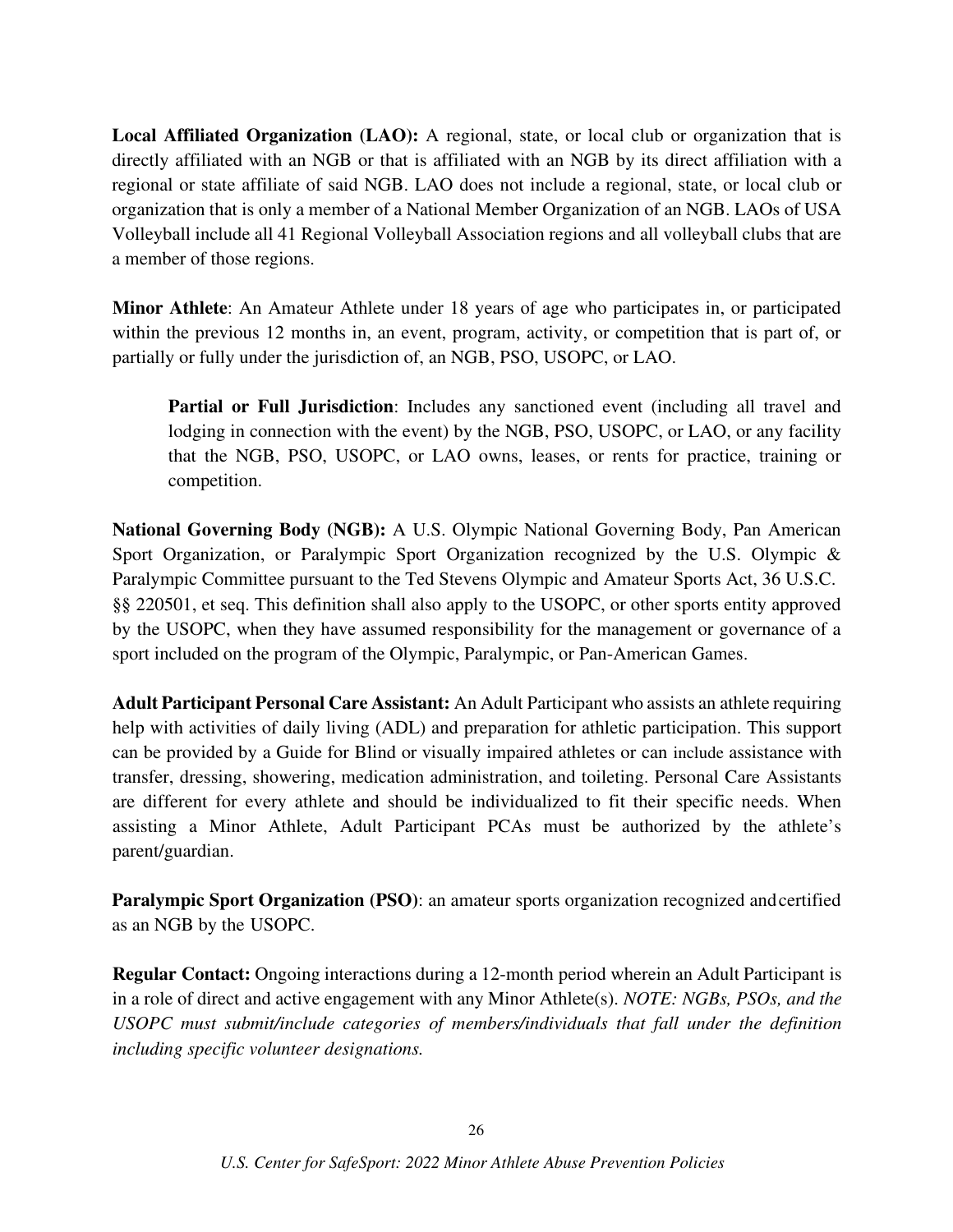**U.S. Olympic & Paralympic Committee (USOPC):** A federally chartered nonprofit corporation that serves as the National Olympic Committee and National Paralympic Committee for the United States.